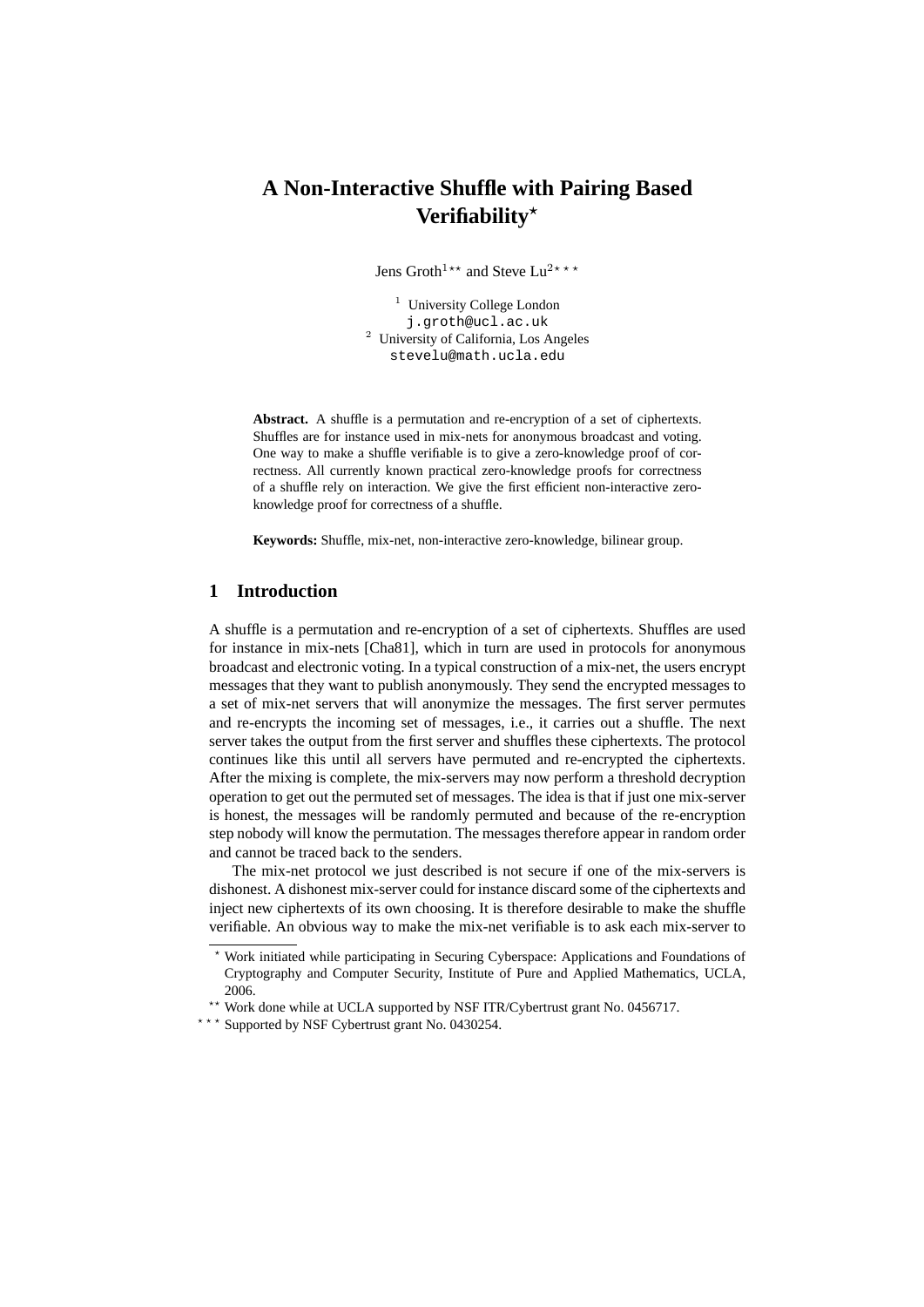provide a zero-knowledge proof of its shuffle being correct. The zero-knowledge proof guarantees that the shuffle is correct, yet reveals nothing about the permutation or the re-encryption and therefore preserves the privacy of the mix-net.

Much research has already been done on making shuffles verifiable by providing interactive proofs of correctness [SK95, Abe99, AH01, Nef01, FS01, Gro03, NSNK06, NSNK05, Fur05, Wik05, GL07]. The proofs in these papers are all interactive and rely on the verifier choosing random challenges. Using the Fiat-Shamir heuristic, where the verifier's challenges are computed through the use of a cryptographic hash-function, it is possible to make these proofs non-interactive. As a heuristic argument for the security of these non-interactive proofs, one can prove them secure in the random oracle model [BR93], where the cryptographic hash-function is viewed as a random oracle that outputs a random string. However, Goldwasser and Kalai [GK03] demonstrate that the Fiat-Shamir heuristic sometimes yields insecure non-interactive proofs. Other works casting doubt on the Fiat-Shamir heuristic are [CGH98, Nie02, BBP04, CGH04].

It is still an open problem to construct efficient non-interactive zero-knowledge (NIZK) proofs or arguments for the correctness of a shuffle that do not rely on the random oracle model in the security proof. Such NIZK arguments can be used to reduce the round-complexity of protocols relying on verifiable shuffles. Moreover, interactive zero-knowledge proofs are usually deniable [Pas03]; a transcript of an interactive proof can only convince somebody who knows that the challenges were chosen correctly. NIZK arguments on the other hand are transferable. They consist of a single message that can be distributed and convince anybody that the shuffle is correct.

Obviously, one can apply general NIZK proof techniques to demonstrate the correctness of a shuffle. However, reducing the shuffle proof to a general NP statement and applying a general NIZK to it is very inefficient. Using NIZK techniques developed by Groth, Ostrovsky and Sahai [GOS06b, GOS06a, Gro06, GS07] one can get better performance. Some existing interactive zero-knowledge arguments for correctness of a shuffle naturally fit this framework. For example, it is possible to achieve non-interactive shuffle proofs of size  $O(n \log n)$  group elements for a shuffle of n ciphertexts by using Abe and Hoshino's scheme [AH01]. This kind of efficiency still falls short of what can be achieved using interactive techniques and the interactive proofs or arguments that grow linearly in the size of the shuffle do not seem easy to make non-interactive using the techniques of Groth, Ostrovsky and Sahai.

OUR CONTRIBUTION. We offer the first (efficient) non-interactive zero-knowledge argument for correctness of a shuffle. The NIZK argument is in the common reference string model and has perfect zero-knowledge. The security proof of our scheme does not rely on the random oracle model. Instead we make use of recently developed techniques for making non-interactive witness-indistinguishable proofs for bilinear groups by Groth and Sahai [GS07], which draws on earlier work by Groth, Ostrovsky and Sahai [GOS06b, GOS06a, Gro06].

The NIZK argument we suggest is for the correctness of a shuffle of BBS ciphertexts. This cryptosystem, suggested by Boneh, Boyen and Shacham [BBS04], has ciphertexts that consist of 3 group elements for each group element that they encrypt. We consider statements consisting of  $n$  input ciphertexts and  $n$  output ciphertexts and the claim that the output ciphertexts are a shuffle of the input ciphertexts. Our NIZK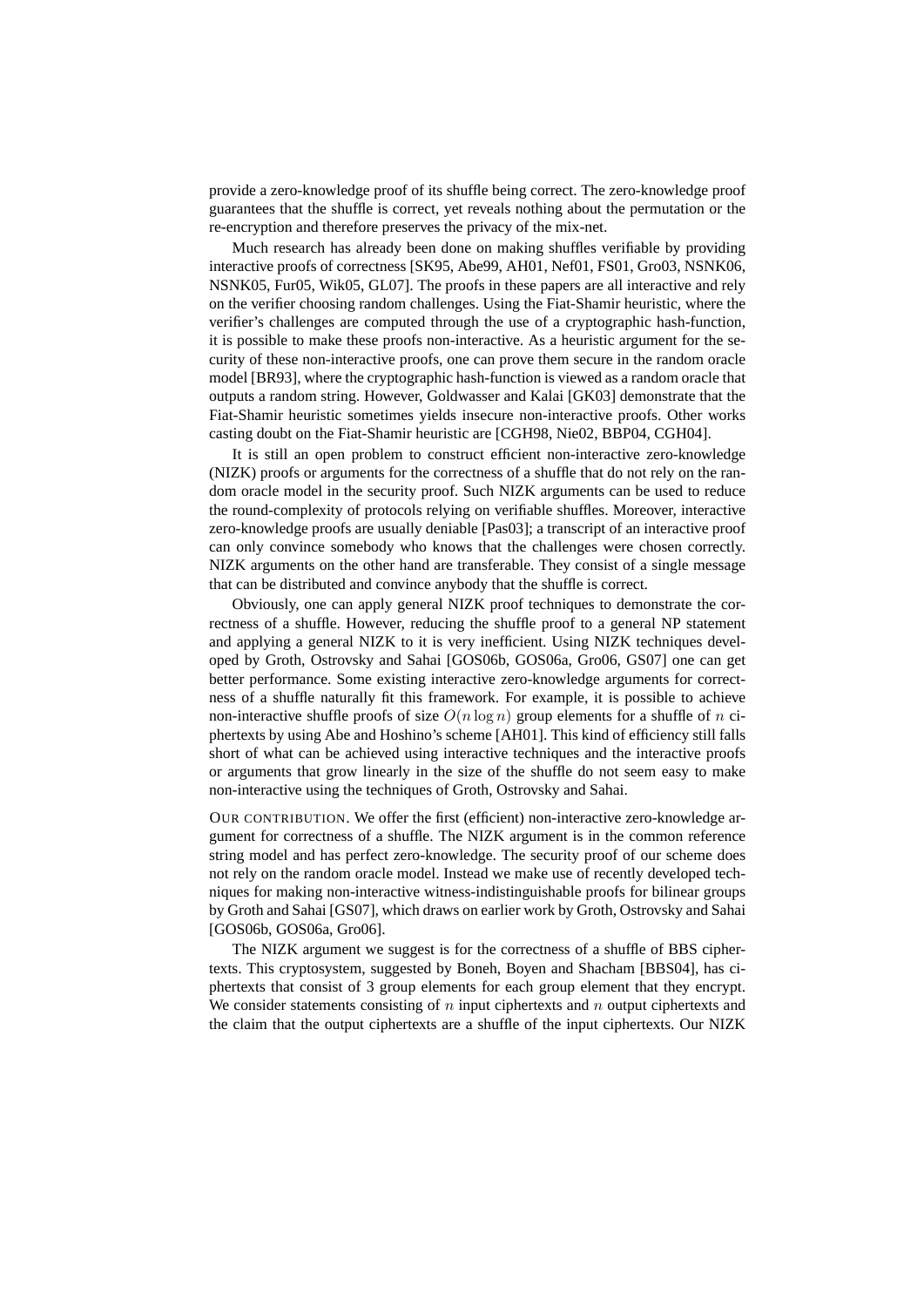arguments consist of 15n group elements, which is reasonable in comparison with the statement size, which is  $6n$  group elements.

# **2 Preliminaries and Notation**

In this paper, we work over prime order bilinear groups. In other words, we assume there is probabilistic polynomial time algorithm  $\mathcal G$  that takes a security parameter k as input and outputs  $(p, G, G_T, e, q)$ , where:

- 1.  $p$  is a prime
- 2. G and  $G_T$  are cyclic groups of order p
- 3.  $q$  is a random generator of  $G$
- 4.  $e: G \times G \to G_T$  is a map with the following properties **–** Bilinearity:  $e(g^a, g^b) = e(g, g)^{ab}$  for all  $\overline{a}, b \in \mathbb{Z}_p$ **–** Non-degeneracy:  $e(g, g)$  generates  $G_T$
- 5. Group operations and the bilinear map are efficiently computable and group membership is efficiently decidable.

We will for notational simplicity assume that group membership always is checked when appropriate without writing this explicitly.

#### **2.1 BBS Encryption**

The BBS cryptosystem was introduced by Boneh, Boyen and Shacham [BBS04]. We work in a bilinear group  $(p, G, G_T, e, g)$ . The public key is of the form  $(f = g^x, h = g^y)$  $(g^y)$ . The secret key is  $(x, y) \in (\mathbb{Z}_p^*)^2$ . To encrypt  $m \in G$ , we choose random  $s, t \in \mathbb{Z}_p$ and let the ciphertext be

$$
(u, v, w) := (fs, ht, gs+tm).
$$

To decrypt a ciphertext  $(u, v, w) \in G^3$ , we compute

 $m = u^{-1/x}v^{-1/y}w.$ 

The BBS cryptosystem is semantically secure under chosen plaintext attack if the Decisional Linear Problem is hard in the bilinear group. We refer to Section 3.1 for a formal definition of this assumption.

# **2.2 Shuffling BBS Ciphertexts**

The BBS cryptosystem is homomorphic in the sense that entrywise multiplication of two ciphertexts yields an encryption of the product of the plaintexts. We have:

$$
(f^s, h^t, g^{s+t}m) \cdot (f^S, h^T, g^{S+T}M) = (f^{s+S}, h^{t+T}, g^{s+S+t+T}mM).
$$

It is easy to make a random shuffle of BBS ciphertexts. Given  $n$  input ciphertexts, we permute them randomly and then re-encrypt them by multiplying them with random encryptions of 1. Multiplication with encryptions of 1 preserves the plaintexts by the homomorphic property, but the plaintexts now appear in permuted order. If the Decisional Linear Assumption holds, the BBS cryptosystem is semantically secure and thus the permutation is hidden. For notational purposes, we will let  $\{x_i\}$  denote  $\{x_i\}_{i=1}^n$ .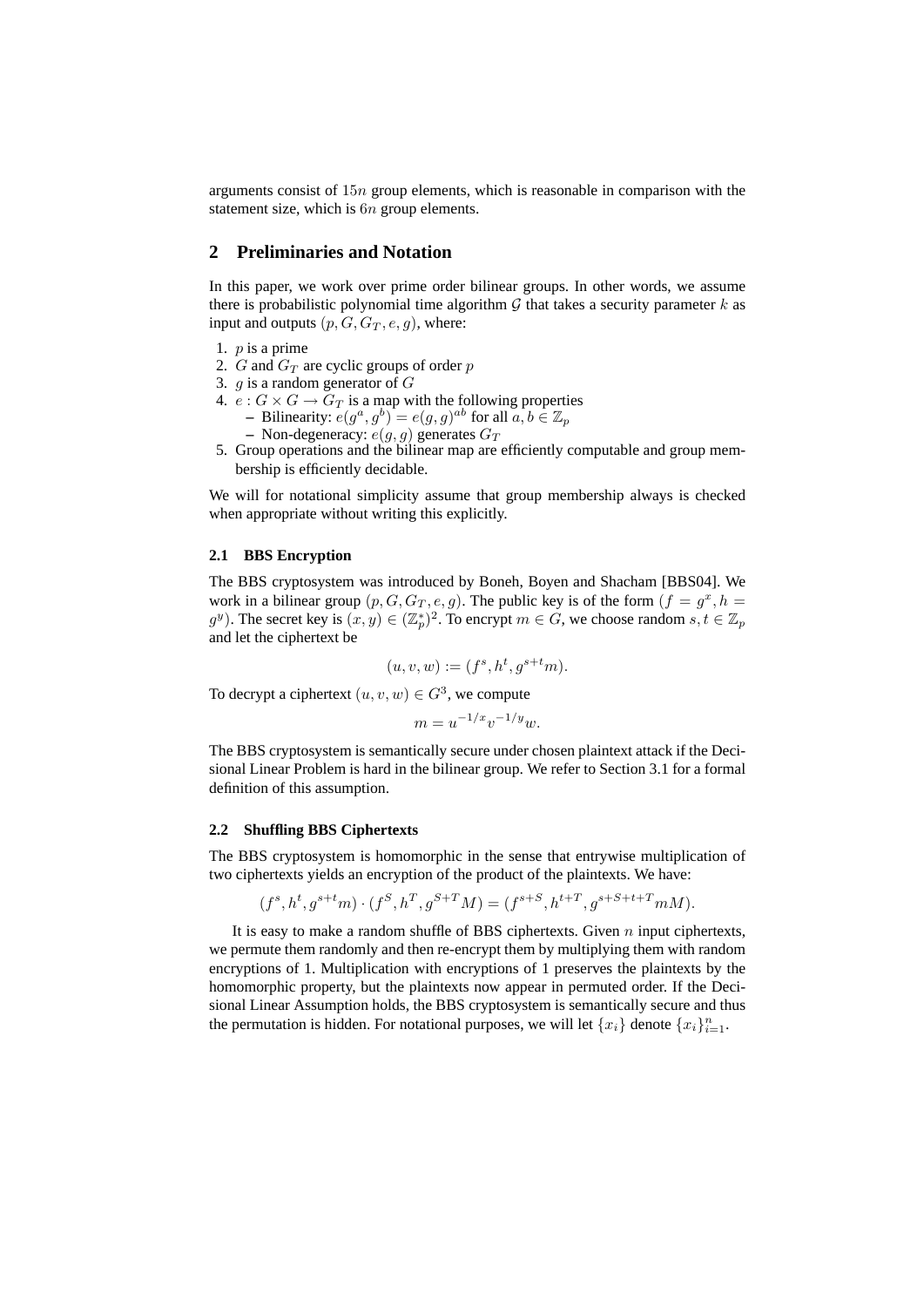**Definition 1.** A shuffle of n BBS ciphertexts  $\{(u_i, v_i, w_i)\}$  is a list of output cipher*texts*  $\{(U_i, V_i, W_i)\}$  *such that there exists some permutation*  $\pi \in S_n$  *and randomizers*  $\{(S_i, T_i)\}\ so:$ 

 $(Vi)$   $U_i = u_{\pi(i)} f^{S_i}$   $\wedge$   $V_i = v_{\pi(i)} h^{T_i}$   $\wedge$   $W_i = w_{\pi(i)} g^{S_i + T_i}$ .

# **2.3 Non-interactive Zero-Knowledge Arguments**

We will construct non-interactive zero-knowledge (NIZK) arguments for correctness of a shuffle of  $n$  BBS ciphertexts. Informally, such an argument will demonstrate that the shuffle is correct, but will not reveal anything else, in particular the permutation will remain secret. We will now define NIZK arguments with perfect completeness, perfect zero-knowledge and  $R_{\rm co}$ -soundness. The notion of co-soundness in NIZK arguments for NP-languages was introduced in the full paper of [GOS06b, GOS06a]. Since it is quite new we will give some further intuition after the formal definitions.

An NIZK argument for R with  $R_{\rm co}$ -soundness consists of six probabilistic polynomial time algorithms: a setup algorithm  $G$ , a CRS generation algorithm  $K$ , a prover P, a verifier V and simulators  $(S_1, S_2)$ . The setup algorithm G outputs some initial information gk. The CRS generation algorithm produces a common reference string  $\sigma$ corresponding to the setup. The prover takes as input  $(gk, \sigma, x, w)$  and produces a proof  $\psi$ . The verifier takes as input  $(gk, \sigma, x, \psi)$  and outputs 1 if the proof is acceptable and 0 if the proof is rejected. The simulator  $S_1$  takes as input gk and outputs a simulated common reference string  $\sigma$  as well as a simulation trapdoor  $\tau$ .  $S_2$  takes as input  $g_k, \sigma, \tau, x$ and simulates a proof  $\psi$ .

**Definition 2.** We call  $(G, K, P, V, S_1, S_2)$  an NIZK argument for R with  $R_{\text{co}}$ *soundness if for all non-uniform adversaries* A *we have completeness, soundness and zero-knowledge as described below.*

# **Perfect completeness:**

$$
\Pr\left[gk \leftarrow \mathcal{G}(1^k) \, ; \, \sigma \leftarrow K(gk) \, ; \, (x, w) \leftarrow \mathcal{A}(gk, \sigma) \, ;
$$
\n
$$
\psi \leftarrow P(gk, \sigma, x, w) \, : \, (gk, x, w) \notin R \ \lor \ V(gk, \sigma, x, \psi) = 1\right] = 1.
$$

**Computational** Rco**-soundness:**

$$
\Pr\left[ gk \leftarrow \mathcal{G}(1^k) \, ; \, \sigma \leftarrow K(gk) \, ; \, (x, \psi, w_{\rm co}) \leftarrow \mathcal{A}(gk, \sigma) \, : \nV(gk, \sigma, x, \psi) = 1 \, \land \, (gk, x, w_{\rm co}) \in R_{\rm co} \right] \approx 0.
$$

**Perfect zero-knowledge:**

$$
\Pr\left[gk \leftarrow \mathcal{G}(1^k) \,;\, \sigma \leftarrow K(gk) \,;\, (\text{St}, x, w) \leftarrow \mathcal{A}(gk, \sigma) \,;\right.\right.
$$
\n
$$
\psi \leftarrow P(gk, \sigma, x, w) \,:\, (gk, x, w) \in R \ \land \ \mathcal{A}(\text{St}, \psi) = 1\right]
$$
\n
$$
= \Pr\left[gk \leftarrow \mathcal{G}(1^k) \,;\, (\sigma, \tau) \leftarrow S_1(gk) \,;\, (\text{St}, x, w) \leftarrow \mathcal{A}(gk, \sigma) \,;\right.\right.
$$
\n
$$
\psi \leftarrow S_2(gk, \sigma, \tau, x) \,:\, (gk, x, w) \in R \ \land \ \mathcal{A}(\text{St}, \psi) = 1\right].
$$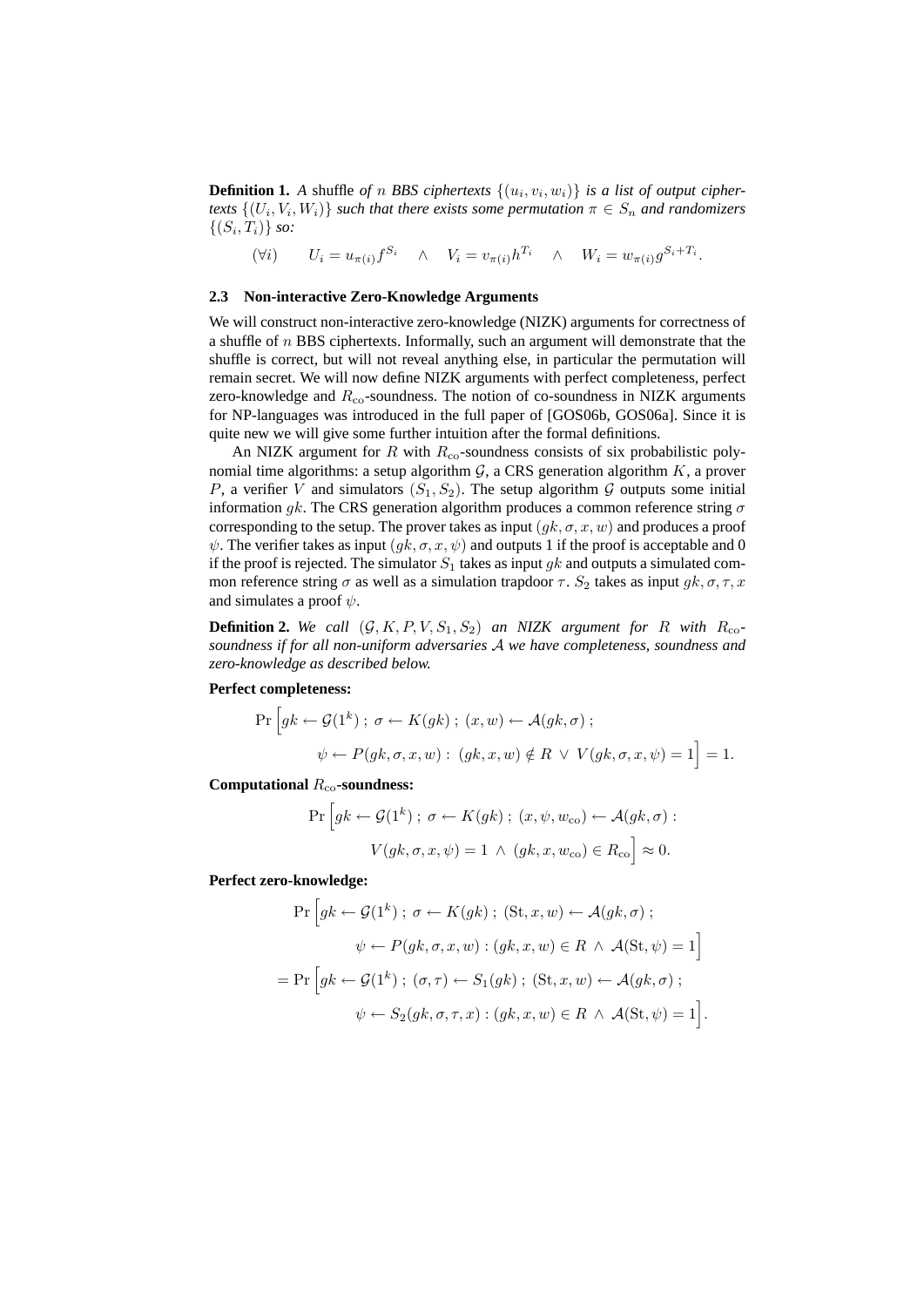We remark that if R ignores  $q_k$  then R defines a language in NP. The definition given here generalizes the notion of NIZK arguments by allowing  $R$  to depend on a setup. The setup we have in mind in this paper, is to let  $gk$  be a description of a bilinear group. Given gk describing a bilinear group, the relation R defines a *group-dependent* language L. It is common in the cryptographic literature to assume an appropriate finite group or bilinear group has already been chosen and build protocols in this setting, so it is natural to consider NIZK arguments for setup-dependent languages as we do here.

Our definition also differs in the definition of soundness, where we let  $R_{\rm co}$  be a relation that specifies what it means to break soundness. Informally, computational  $R_{\rm co}$ soundness can be interpreted as it being infeasible for the adversary to prove  $x \in L$  if it knows  $x \in L_{\text{co}}$ . We remark that the standard definition of soundness is a special type of  $R_{\rm co}$ -soundness. If R ignores gk and  $R_{\rm co}$  ignores gk,  $w_{\rm co}$  and contains all  $x \notin L$ , then the definition given above corresponds to saying that it is infeasible to construct a valid proof for  $x \notin L$ .

Let us explain further, why it is worthwhile to consider  $R_{\rm co}$ -soundness in the context of non-interactive arguments with perfect zero-knowledge instead of just using the standard definition of soundness. The problem with the standard definition appears when the adversary produces a statement  $x$  and a valid NIZK argument without knowing whether  $x \in L$  or  $x \notin L$ . In these cases it may not be possible to reduce the adversary's output to a breach of some underlying (polynomial) cryptographic hardness assumption. Abe and Fehr [AF07] give a more formal argument for this. They consider NIZK arguments with direct black-box reductions to a cryptographic hardness assumption and show that only languages in  $P/$ poly can have direct black-box NIZK arguments with perfect zeroknowledge. Since all known constructions of NIZK arguments rely on direct black-box reductions this indicates that the "natural" definition of soundness is not the right definition of soundness for perfect NIZK arguments. We note that for NIZK *proofs* there is no such problem since they are not perfect zero-knowledge except for trivial languages; and in the case of interactive arguments with perfect zero-knowledge this problem does not appear either because the security proofs rely on rewinding techniques which make it possible to extract a witness for the statement being proven.

The generalization to  $R_{\rm co}$ -soundness makes it possible to get around the problem we described above. The adversary only breaks  $R_{\rm co}$ -soundness when it knows a witness  $w_{\rm co}$  for  $x \in L_{\rm co}$ . By choosing  $R_{\rm co}$  the right way, this witness can make it possible to reduce a successful  $R_{\rm co}$ -soundness attack to a breach of a standard polynomial cryptographic complexity assumption.

At this point, one may wonder whether it is natural to consider a soundness definition where we require the adversary to supply some  $w_{\text{co}}$ . It turns out that many cryptographic schemes assume a setup where such a  $w_{\rm co}$  is given automatically. One example is shuffling that we consider in this paper: when setting up a mix-net using a homomorphic threshold cryptosystem, the threshold decryption keys can be used to decrypt the ciphertexts and check whether indeed they do constitute a shuffle or not.

In our paper, the setup algorithm will be  $G$  that outputs a description of a bilinear group. The relation  $R$  will consist of statements that contain a public key for the BBS cryptosystem using the bilinear group and a shuffle of  $n$  ciphertexts. The witness will be the permutation used in the shuffle as well as the randomness used for re-randomizing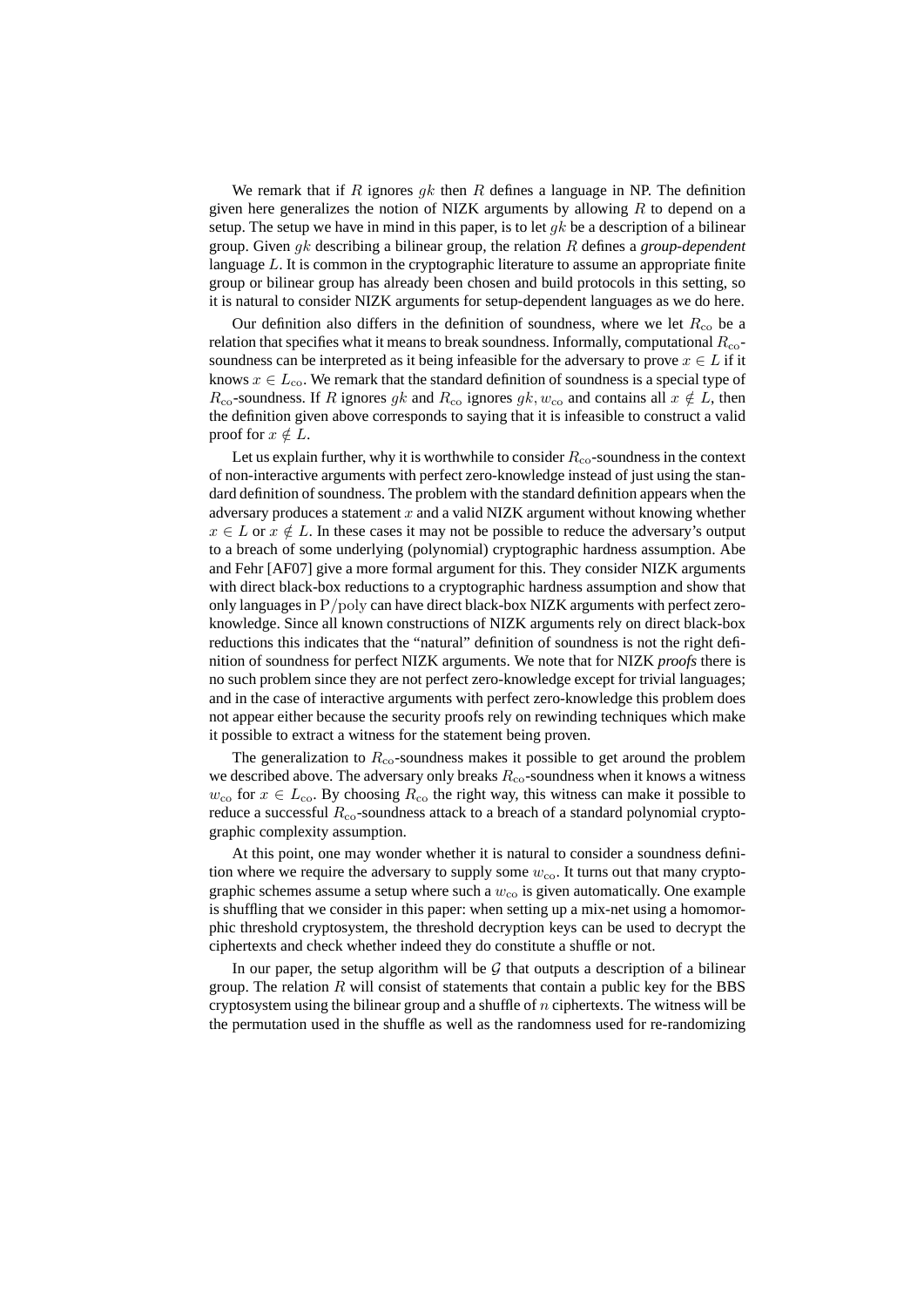the ciphertexts. In other words:

$$
R = \left\{ \left( (p, G, G_T, e, g), (f, h, \{(u_i, v_i, w_i)\}, \{(U_i, V_i, W_i)\}) , (\pi, \{(S_i, T_i)\}) \right) \middle| \right\}
$$
  

$$
\pi \in S_n \land \forall i : U_i = u_{\pi(i)} f^{S_i} \land V_i = v_{\pi(i)} h^{T_i} \land W_i = w_{\pi(i)} g^{S_i + T_i} \right\}.
$$

The relation  $R_{\rm co}$  will consist of non-shuffles. The witness  $w_{\rm co}$  will be the decryption key, which makes it easy to decrypt and check that there is no permutation matching the input plaintexts with the output plaintexts. As we remarked above, NIZK arguments for correctness of a shuffle are usually deployed in a context where such a decryption key can be found. It is for instance common in mix-nets that the mix-servers have a threshold secret sharing of the decryption key for the cryptosystem used in the shuffle. NIZK arguments with  $R_{\rm co}$ -soundness for correctness of a shuffle therefore give us exactly the guarantee we need for the shuffle being correct.

$$
R_{\rm co} = \left\{ \left( (p, G, G_T, e, g), (f, h, \{ (u_i, v_i, w_i) \}, \{ (U_i, V_i, W_i) \}) , (x, y) \right) \middle| \right. \\ x, y \in \mathbb{Z}_p^* \land f = g^x \land h = g^y \land \\ \forall \pi \in S_n \exists i : W_i U_i^{-1/x} V_i^{-1/y} \neq w_{\pi(i)} u_{\pi(i)}^{-1/x} v_{\pi(i)}^{-1/y} \right\}.
$$

# **2.4 Non-interactive Witness-Indistinguishable Proofs for Bilinear Groups**

We will employ the non-interactive proof techniques of Groth and Sahai [GS07]. They allow a prover to give short proofs for the existence of group elements which satisfy a list of so-called pairing product equations. With their techniques, one can prove that there exists  $x_1, \ldots, x_n \in G$  and  $\phi_1, \ldots, \phi_n \in \mathbb{Z}_p$  such that they simultaneously satisfy a set of pairing product equations, for instance  $\prod_{i=1}^{n} e(a_i, x_i) = 1$  and  $\prod_{i=1}^{n} x_i^{\phi_i} =$ 1. One instantiation of their scheme works over bilinear groups where the Decisional Linear Assumption holds.

Their scheme has the following properties. It has a key generation algorithm that outputs a common reference string consisting of 8 group elements. These 8 group elements specify the public key for two commitment schemes: one for group elements in G and one for exponents in  $\mathbb{Z}_p$ . In their proof, the prover commits to the witness by committing to the group elements  $x_1, \ldots, x_n \in G$  and the exponents  $\phi_1, \ldots, \phi_n \in \mathbb{Z}_p$ . After that the prover makes non-interactive proofs that the committed elements satisfy all the pairing product equations.

There are two ways of setting up the commitment schemes. One can choose the common reference string such that both commitment schemes are perfectly binding, in which case the proof has perfect completeness and perfect soundness. With a perfect binding key, the commitments to group elements are BBS ciphertexts, so we can decrypt the commitments to learn  $x_1, \ldots, x_n$ .

Another way to choose the common reference string is to have perfectly hiding commitment schemes. In this case, we can set up the commitment to the exponents  $\phi_1, \ldots, \phi_n$  as a perfect trapdoor commitment scheme. We can create a commitment and two different openings to respectively 0 and 1 for instance. When we have perfectly hiding keys in the common reference string, the non-interactive proof has perfect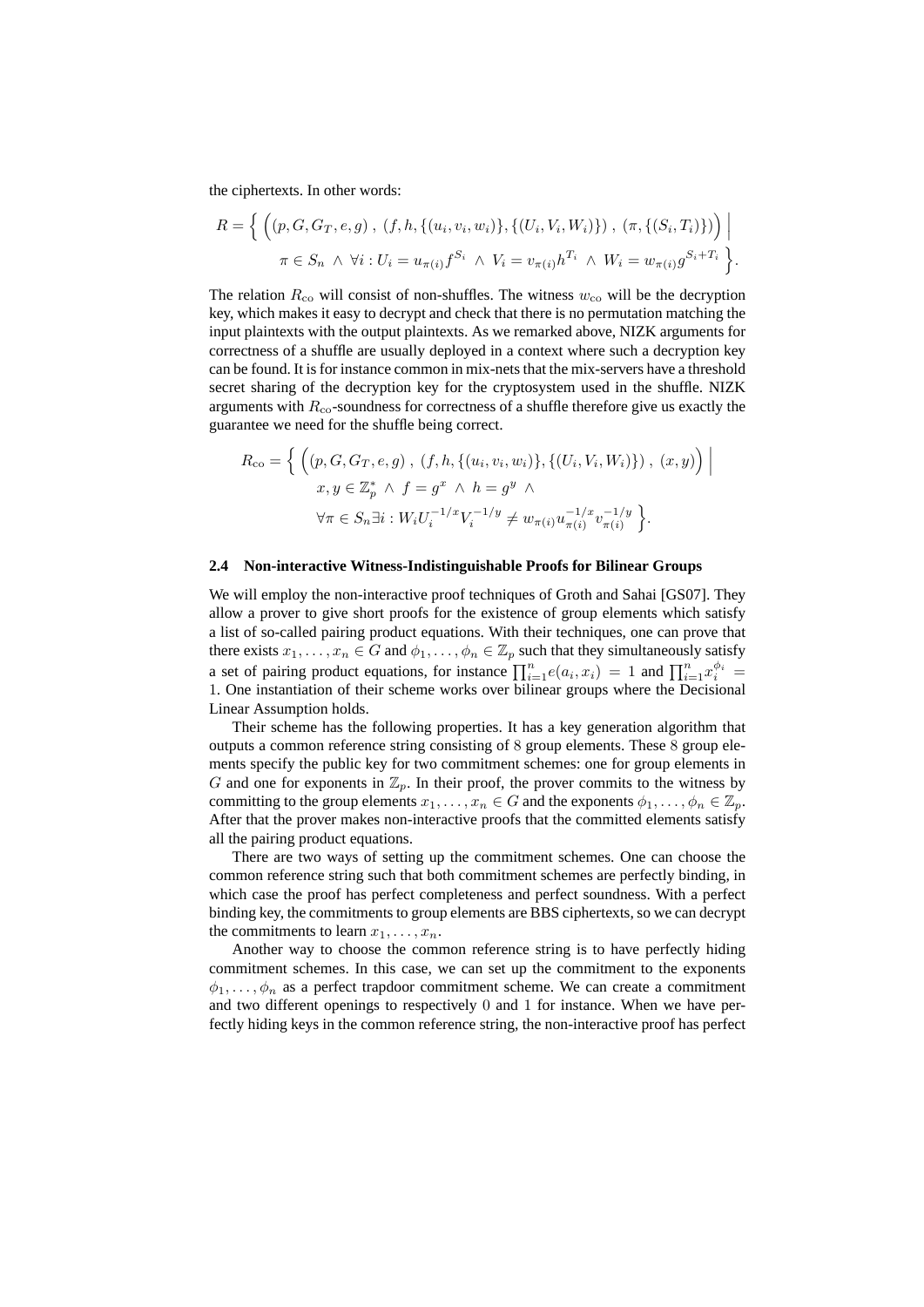completeness and perfect witness-indistinguishability. In other words, an adversary that sees a proof for a statement for which two or more witnesses exist, gets no information whatsoever as to whether one witness or the other was used in the non-interactive proof.

We write  $(\sigma_{\text{binding}}, \xi_{\text{extraction}}) \leftarrow K_{\text{binding}}(p, G, G_T, e, g)$ , when creating a perfectly binding common reference string with extraction key  $\xi_{\text{extraction}}$  for the commitments to group elements in G. We write  $(\sigma_{\text{hiding}}, \tau_{\text{trapdoor}}) \leftarrow K_{\text{hiding}}(p, G, G_T, e, g)$ when creating a perfect hiding common reference string with trapdoor  $\tau_{\text{trapdoor}}$  for the commitments to exponents in  $\mathbb{Z}_p$ . Perfect binding common reference strings and perfect hiding common reference strings are computationally indistinguishable if the Decisional Linear Assumption holds for the bilinear group we are working over.

# **3 Cryptographic Assumptions**

The security of our NIZK argument for correctness of a shuffle will be based on three assumptions: the Decisional Linear Assumption, the Permutation Pairing Assumption and the Simultaneous Pairing Assumption. The BBS cryptosystem and the non-interactive proofs of Groth and Sahai rely on the Decisional Linear Assumption. The other two assumptions are needed for the NIZK argument for correctness of a shuffle. We will now formally define these assumptions and for the two new assumptions give heuristic reasons for believing them by showing that they hold in the generic group model.

#### **3.1 Decisional Linear Assumption**

We first recap the Decisional Linear Problem introduced by Boneh, Boyen and Shacham [BBS04]: Given  $gk = (p, G, G_T, e, g)$  and  $f, h, g, f^s, h^t, g^z \in G$ , decide if  $z = s + t$ .

**Definition 3.** *The Decisional Linear Assumption holds for* G *if for all non-uniform polynomial time adversaries* A *we have:*

$$
\Pr\left[gk := (p, G, G_T, e, g) \leftarrow \mathcal{G}(1^k) \; ; \; f, h \stackrel{R}{\leftarrow} G \; ;
$$
\n
$$
s, t \stackrel{R}{\leftarrow} \mathbb{Z}_p \; : \; \mathcal{A}(gk, f, h, f^s, h^t, g^{s+t}) = 1\right]
$$
\n
$$
\approx \Pr\left[gk := (p, G, G_T, e, g) \leftarrow \mathcal{G}(1^k) \; ; \; f, h \stackrel{R}{\leftarrow} G \; ;
$$
\n
$$
s, t, z \stackrel{R}{\leftarrow} \mathbb{Z}_p \; : \; \mathcal{A}(gk, f, h, f^s, h^t, g^z) = 1\right].
$$

#### **3.2 Permutation Pairing Assumption**

The Permutation Pairing Problem is: Given  $(p, G, G_T, e, g)$  and  $g_1 := g^{x_1}, \ldots, g_n := g^{x_n}$  $g^{x_n}, \gamma_1 := g^{x_1^2}, \ldots, \gamma_n := g^{x_n^2}$  for random  $x_1, \ldots, x_n \in \mathbb{Z}_p$  find elements  $a_1, \ldots, a_n, b_1, \ldots, b_n \in G$  such that the following holds:

$$
\prod_{i=1}^{n} a_i = \prod_{i=1}^{n} g_i
$$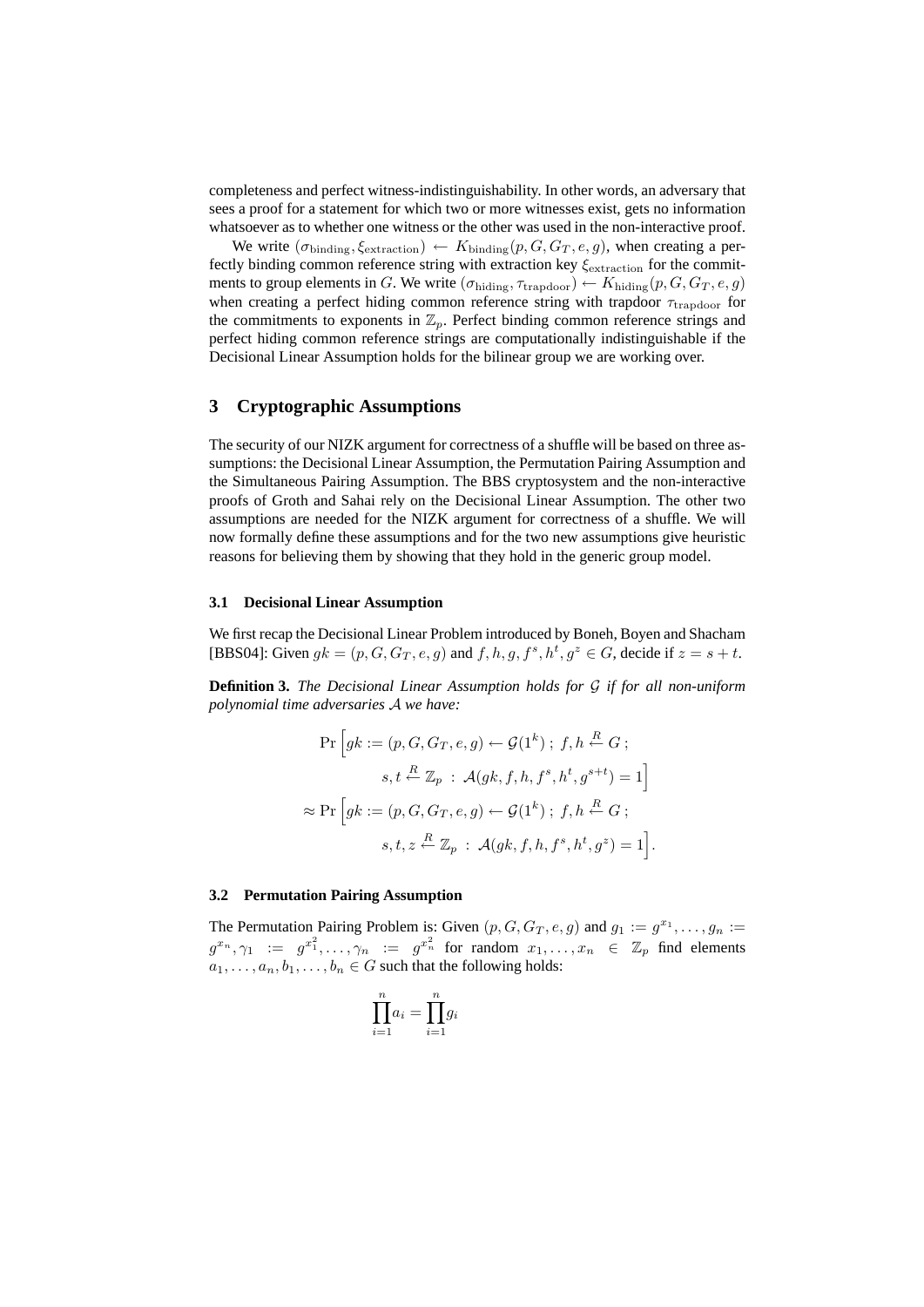$$
\prod_{i=1}^{n} b_i = \prod_{i=1}^{n} \gamma_i
$$
  
\n
$$
e(a_i, a_i) = e(g, b_i) \text{ for } i = 1 ... n
$$
  
\n
$$
\{a_i\} \text{ is not a permutation of } \{g_i\}
$$

Note that if  $\{a_i\}$  is a permutation of  $\{g_i\}$ , then by the third equation  $\{b_i\}$  is  $\{\gamma_i\}$ permuted in the same way.

Observe that permutations trivially satisfy the first three conditions and not the fourth, but one could imagine some particular choice of the  $\{a_i\}$  and  $\{b_i\}$  would satisfy all four conditions. The *Permutation Pairing Assumption* holds if finding such a clever choice is computationally infeasible.

**Definition 4.** *The Permutation Pairing Assumption holds if for all non-uniform polynomial time adversaries* A *we have:*

$$
\Pr\left[ gk := (p, G, G_T, e, g) \leftarrow \mathcal{G}(1^k) \; ; \; x_1, \dots, x_n \stackrel{R}{\leftarrow} \mathbb{Z}_p \; ; \n\{g_i\} := \{g^{x_i}\} \; ; \; \{\gamma_i\} := \{g^{x_i^2}\} \; ; \; (\{a_i\}, \{b_i\}) \leftarrow \mathcal{A}(gk, \{g_i\}, \{\gamma_i\}) \; : \n\prod_{i=1}^n a_i g_i^{-1} = 1 \; \wedge \; \prod_{i=1}^n b_i \gamma_i^{-1} = 1 \; \wedge \; (\forall i) \; e(a_i, a_i) = e(g, b_i) \; \wedge \n\{a_i\} \; \text{is not a permutation of } \{g_i\} \right] \approx 0
$$

# **3.3 Simultaneous Pairing Assumption**

The Simultaneous Pairing Problem is: Given  $(p, G, G_T, e, g)$  and  $g_1 := g^{x_1}, \ldots, g_n := g^{x_n}$  $g^{x_n}, \gamma_1 := g^{x_1^2}, \ldots, \gamma_n := g^{x_n^2}$  for random  $x_1, \ldots, x_n \in \mathbb{Z}_p$  find a non-trivial set of elements  $\mu_1, \ldots, \mu_n \in G$  such that the following holds:

$$
\prod_{i=1}^{n} e(\mu_i, g_i) = 1 \qquad \wedge \qquad \prod_{i=1}^{n} e(\mu_i, \gamma_i) = 1.
$$

The intuition behind this problem is that it may be hard to find a set of non-trivial elements to simultaneously satisfy two pairing products of "independent" sets of elements. The *Simultaneous Pairing Assumption* holds if this problem is hard.

**Definition 5.** *The Simultaneous Pairing Assumption holds if for all non-uniform polynomial time adversaries* A *we have:*

$$
\Pr\left[gk := (p, G, G_T, e, g) \leftarrow \mathcal{G}(1^k) \; ; \; x_1, \dots, x_n \stackrel{R}{\leftarrow} \mathbb{Z}_p \; ; \; \{g_i\} := \{g^{x_i}\} \; ; \; \{\gamma_i\} := \{g^{x_i}\} \; ; \; \{\mu_i\} \leftarrow \mathcal{A}(gk, \{g_i\}, \{\gamma_i\}) \; : \; \prod_{i=1}^n e(\mu_i, g_i) = 1 \; \land \; \prod_{i=1}^n e(\mu_i, \gamma_i) = 1 \; \land \; \exists i : \mu_i \neq 1\right] \approx 0
$$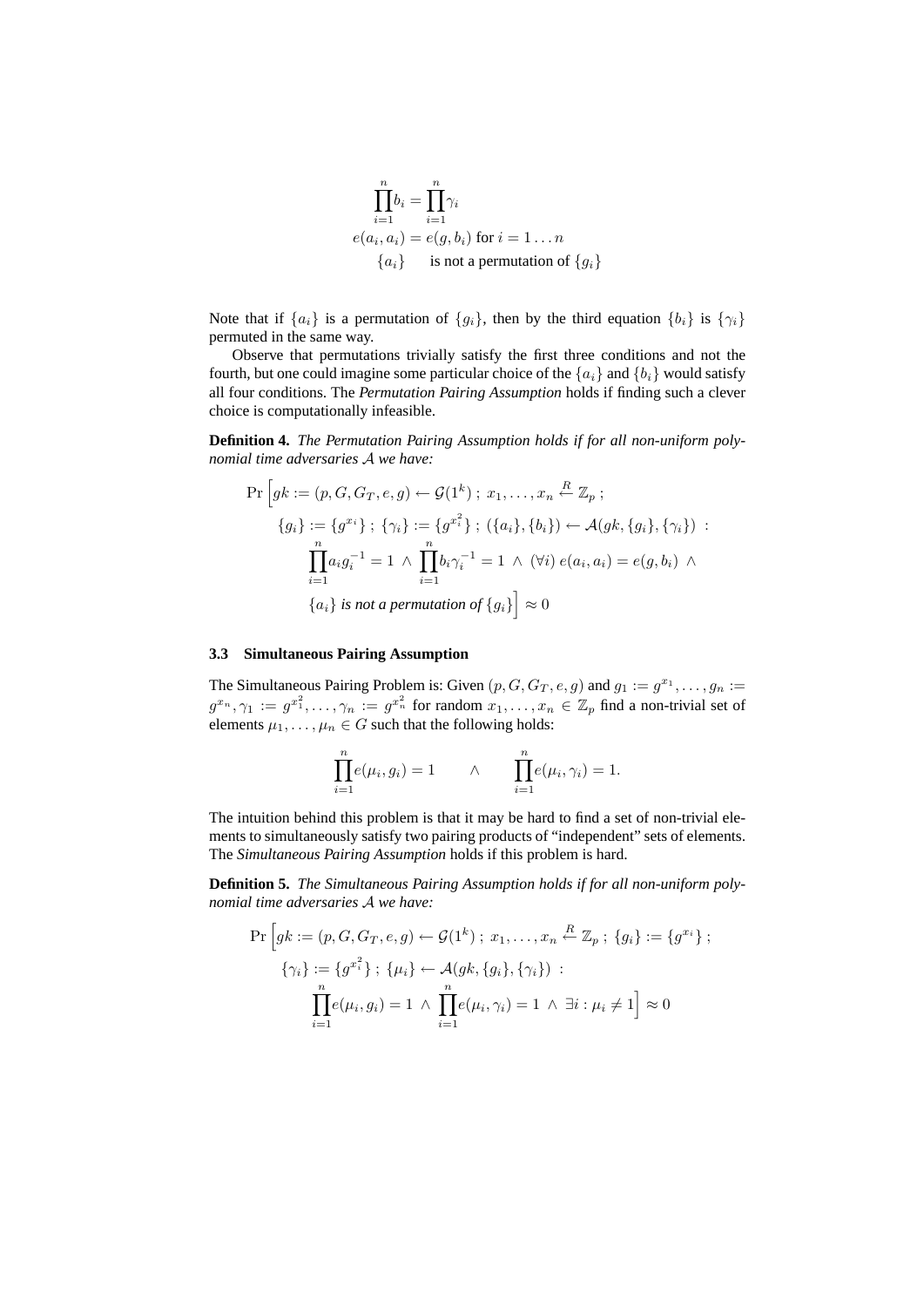#### **3.4 Our Assumptions in the Generic Group Model**

We will provide heuristic evidence for our new assumptions by showing that they hold in the generic group model [Sho97]. In this model the adversary is restricted to using only generic bilinear group operations and evaluating equality of group elements.

We accomplish this restriction of the adversary by using a model of the bilinear group where we encode the group elements (or equivalently we encode their discrete logarithms) as unique random strings and letting the adversary see only this representation of the group elements. We then provide the adversary with a bilinear group operation oracle such that it can still perform group operations.

Let us give a few more details. We start by picking a random bilinear group  $(p, G, G_T, e, g) \leftarrow \mathcal{G}(1^k)$ , which the adversary gets as input. We also pick random bijections  $[\cdot] : \mathbb{Z}_p \to G$  and  $[[\cdot]] : \mathbb{Z}_p \to G_T$ . We give the adversary access to an oracle that operates as follows:

- $-$  On input  $(\exp, a)$  return [a].
- On input  $(\text{mult}, [a], [b])$  return  $[a + b]$ .
- **–** On input  $(\text{mult}, [[a]], [[b]])$  return  $[[a + b]].$
- $-$  On input (map, [a], [b]) return  $[[ab]$ .

This oracle corresponds to the effect exponentiations, group operations and using the bilinear map have on the discrete logarithms of group elements. Please note that other operations such as inversion of a group element for instance can be easily computed using these group operations since the group order  $p$  is known to the adversary.

# **Theorem 1.** *The Permutation Pairing Assumption holds in the generic group model.*

*Proof.* Let us first formulate the Permutation Pairing Assumption in the generic group model. We generate  $(p, G, G_T, e, g) \leftarrow \mathcal{G}(1^k)$ . We pick  $[\cdot] : \mathbb{Z}_p \to G$  and  $[[\cdot]] : \mathbb{Z}_p \to G$  $G_T$  as random bijective functions. We pick  $x_1, \ldots, x_n \leftarrow \mathbb{Z}_p$ . We now give the adversary A the following input:  $(p, G, G_T, e, g, \{[x_i]\}, \{[x_i^2]\})$  and access to the bilinear group operation oracle.  $A$  is computationally unbounded but can only make a polymomial number of queries to the bilinear group operation oracle. The challenge for  $A$  is to find  $\{([a_i], [b_i])\}$  so:

$$
\sum_{i=1}^{n} a_i = \sum_{i=1}^{n} x_i \quad \wedge \quad \sum_{i=1}^{n} b_i = \sum_{i=1}^{n} x_i^2 \quad \wedge \quad \forall i: \ a_i^2 = b_i \quad \wedge \quad \forall \pi \exists i: \ a_i \neq x_{\pi(i)}.
$$

In the generic group model we can without loss of generality assume the adversary computes  $[a_i], [b_i]$  via repeated calls to the group operation oracle. This means we have

$$
a_i = \sum_{j=1}^n x_j a_{ij} + \sum_{j=1}^n x_j^2 \alpha_{ij} + r_i \qquad , \qquad b_i = \sum_{j=1}^n x_j b_{ij} + \sum_{j=1}^n x_j^2 \beta_{ij} + s_i
$$

for values  $\{a_{ij}\}, \{\alpha_{ij}\}, \{r_i\}, \{b_{ij}\}, \{\beta_{ij}\}, \{s_i\}$  that can be deduced from the calls to the group operation oracle.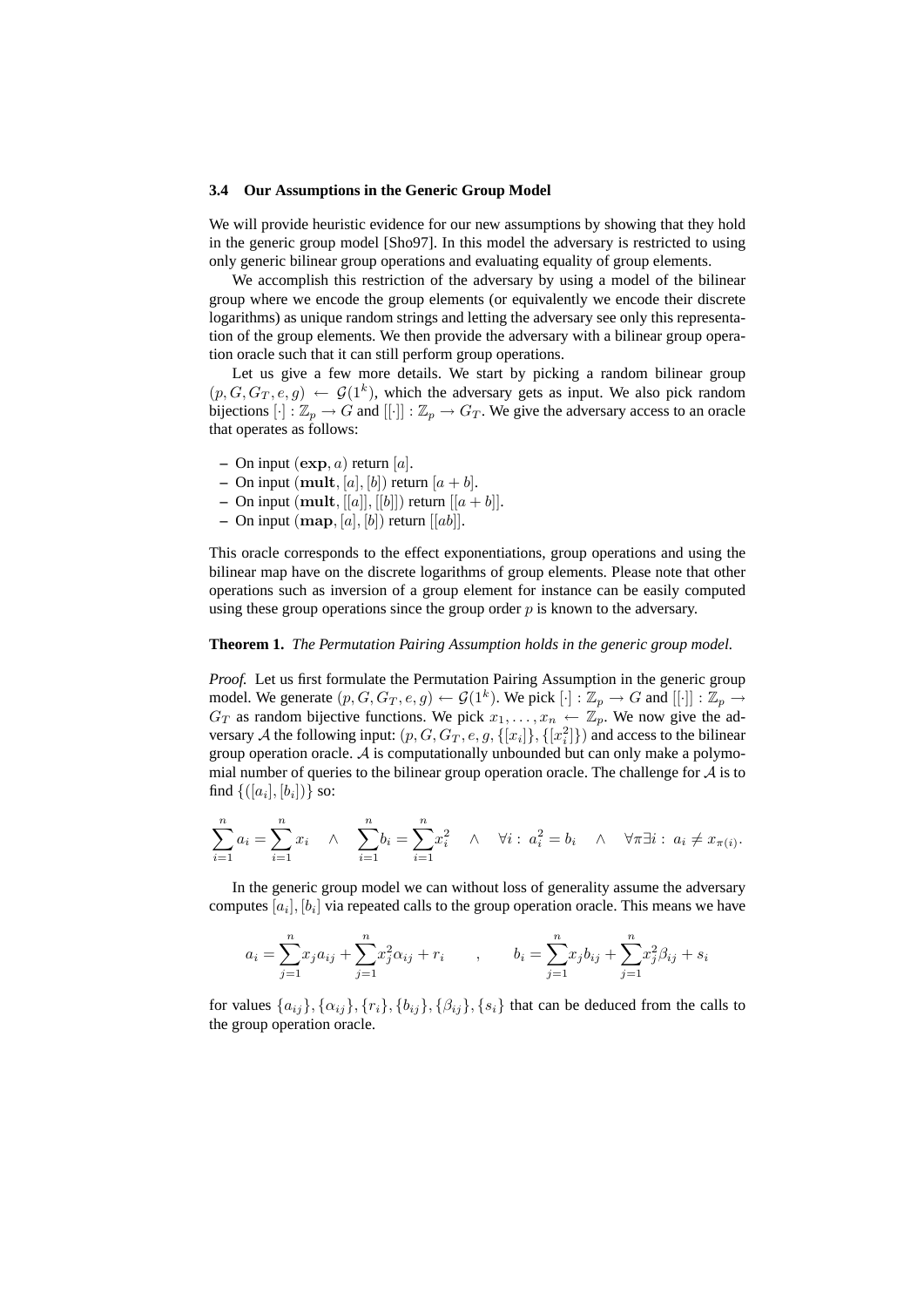Consider now the first conditions on the adversary being successful:

$$
\sum_{i=1}^{n} a_i - \sum_{i=1}^{n} x_i = 0 \quad \wedge \quad \sum_{i=1}^{n} b_i - \sum_{i=1}^{n} x_i^2 = 0 \quad \wedge \quad \forall i : a_i^2 = b_i.
$$

These are polynomials over unknowns  $x_1, \ldots, x_n$  that are randomly chosen. The adversary only has indirect access to them by using the bilinear group operation oracle. The adversary can choose two strategies for satisfying the equations. It can pick the values  $a_{ij}, \alpha_{ij}, r_i, b_{ij}, \beta_{ij}, s_i$  so the polynomials are identical zero in  $\mathbb{Z}_p[x_1, \ldots, x_n]$  or it can hope to be lucky that the polynomials evaluate to zero on the random choice of  $x_1, \ldots, x_n \leftarrow \mathbb{Z}_p$ . The Schwartz-Sippel theorem tells us that a guess according to the latter strategy has only negligible probability of being successful. Since the adversary can access the bilinear group operation oracle only a polynomial number of times, it can only verify a polynomial number of guesses, so the latter strategy has negligible success probability.

Let us now see what happens if the adversary follows the first strategy. The first equation gives us:

$$
\sum_{i=1}^{n} \left( \sum_{j=1}^{n} x_j a_{ij} + \sum_{j=1}^{n} x_j^2 \alpha_{ij} + r_i \right) - \sum_{i=1}^{n} x_i = 0.
$$

Viewed as a multivariate polynomial equation over vairables  $x_1, \ldots, x_n$  we must have for all  $j$ ,  $\sum_{i=1}^{n} a_{ij} = 1$  and  $\sum_{i=1}^{n} \alpha_{ij} = 0$  and  $\sum_{i=1}^{n} r_i = 0$ .

Next, if  $\prod_{i=1}^{n} b_i = \sum_{i=1}^{n} x_i^{\sum_{i=1}^{n} t_i}$  then it must be the case that

$$
\sum_{i=1}^{n} \left( \sum_{j=1}^{n} x_j b_{ij} + \sum_{j=1}^{n} x_j^2 \beta_{ij} + s_i \right) - \sum_{i=1}^{n} x_i^2 = 0.
$$

When viewed as a polynomial in P hen viewed as a polynomial in  $x_1, \ldots, x_n$ , we see that we must have for all j,  $\sum_{i=1}^n b_{ij} = 0$  and  $\sum_{i=1}^n \beta_{ij} = 1$  and  $\sum_{i=1}^n s_i = 0$ .

Finally, if  $(\forall i)$   $a_i^2 = b_i$  then it must be the case that

$$
\sum_{j=1}^{n} \sum_{k=1}^{n} x_j x_k a_{ij} a_{ik} + \sum_{j=1}^{n} \sum_{k=1}^{n} x_j^2 x_k^2 \alpha_{ij} \alpha_{ik} + r_i^2
$$
  
+2
$$
\sum_{j=1}^{n} \sum_{k=1}^{n} x_j x_k^2 a_{ij} \alpha_{ik} + 2 \sum_{j=1}^{n} x_j a_{ij} r_i + 2 \sum_{j=1}^{n} x_j^2 \alpha_{ij} r_i
$$
  
=
$$
\sum_{j=1}^{n} x_j b_{ij} + \sum_{j=1}^{n} x_j^2 \beta_{ij} + s_i
$$

Once again by viewing this as a polynomial equation, for all  $i$  we must have that  $a_{ij}\alpha_{ik} = 0$ . Also  $a_{ij}a_{ik} = 0$  when  $j \neq k$ ,  $r_i^2 = s_i$ ,  $b_{ij} = 2a_{ij}r_i$ ,  $\beta_{ij} = a_{ij}^2 + 2\alpha_{ij}r_i$ .

We now consider what the matrix  $A = (a_{ij})$  must be. Each row A has at most one non-zero entry by the fact that  $a_{ij}a_{ik} = 0$  when  $j \neq k$ . Also, each column must sum to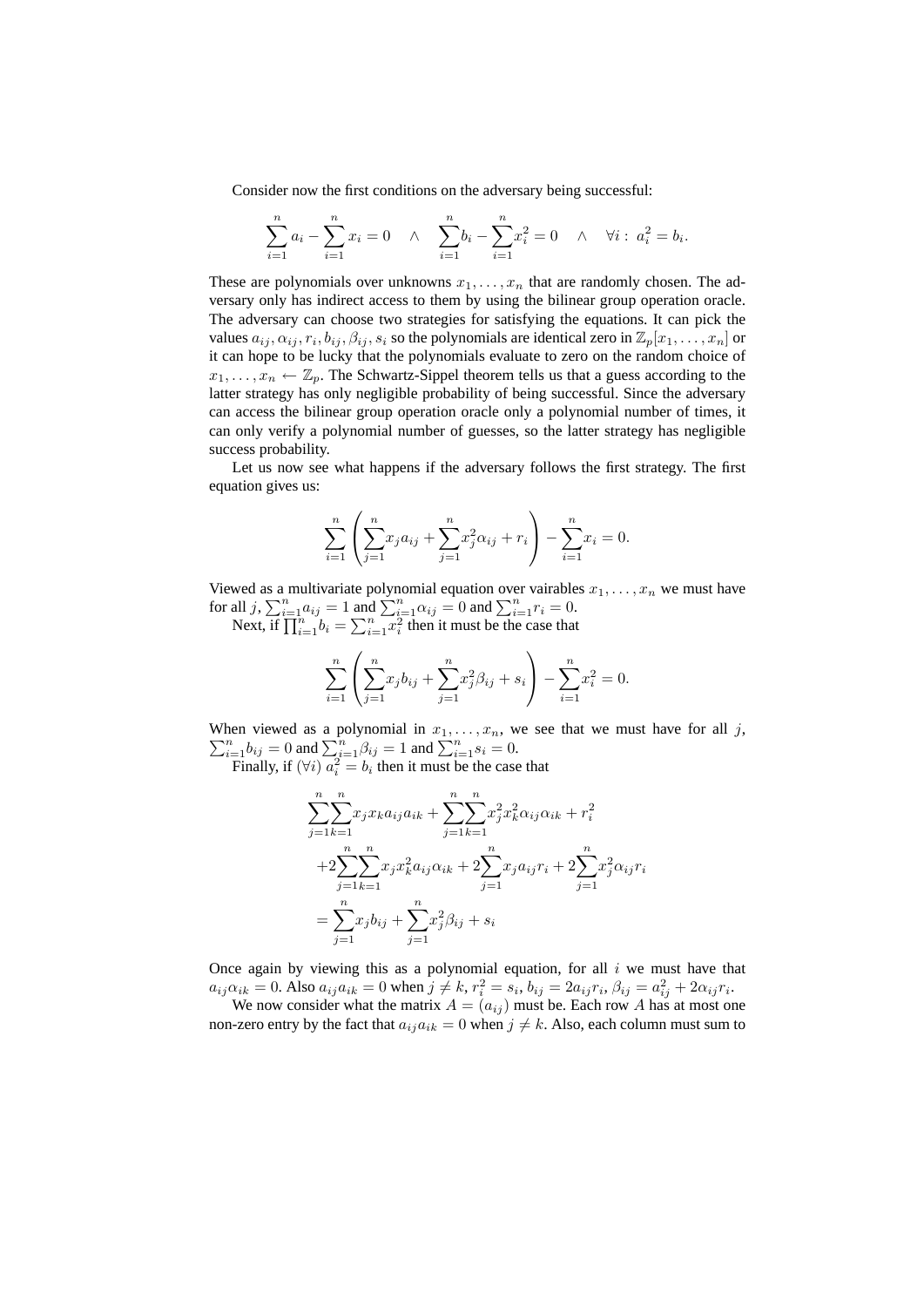1 by  $\sum_{i=1}^{n} a_{ij} = 1$ . These two facts combined implies A to have exactly one 1 in each column and each row, thus  $A$  is a permutation matrix. Since permutation matrices are invertible, from the equations  $\sum_{i=1}^{n} a_{ij} \alpha_{ik} = \sum_{i=1}^{n} 0 = 0$ ,  $\sum_{i=1}^{n} a_{ij} r_i = \frac{1}{2} \sum_{i=1}^{n} b_{ij} =$ 0, we obtain that  $\alpha_{ik} = 0$  and  $r_i = 0$ . Therefore, the  $\{a_i\}$  are a permutation of the  ${x_i}$ .

#### **Theorem 2.** *The Simultaneous Pairing Assumption holds in the generic group model.*

*Proof.* Let us first formulate the Simulatenous Pairing Assumption in the generic group model. We generate  $(p, G, G_T, e, g) \leftarrow \mathcal{G}(1^k)$ . We pick  $[\cdot] : \mathbb{Z}_p \to G$  and  $[[\cdot]] : \mathbb{Z}_p \to G_T$  as random bijective functions. We pick  $x_1, \ldots, x_n \leftarrow \mathbb{Z}_p$ . We now give the adversary A the following input:  $(p, G, G_T, e, g, \{[x_i]\}, \{[x_i^2]\})$  and access to the bilinear group operation oracle.  $A$  is computationally unbounded but can only make a polymomial number of queries to the bilinear group operation oracle. The challenge for  $\tilde{A}$  is to find non-trivial  $\{[mu_i]\}$  so  $\sum_{i=1}^n \mu_i x_i = 0$  and  $\sum_{i=1}^n \mu_i x_i^2 = 0$ . The Simultaneous Pairing Assumption in the generic model says that any adversary A has negligible probability of succeeding in this game.

Without loss of generality we can think of A as being restricted to computing  $\{[\mu_i]\}$ using the bilinear group operation oracle only. This means it chooses

$$
\mu_i = \sum_{j=1}^n x_j a_{ij} + \sum_{j=1}^n x_j^2 \alpha_{ij} + r_i
$$

for known  $a_{ij}, \alpha_{ij}$  and  $r_i$ .

A successful adversary chooses these values so both of these equations are satisfied:

$$
\sum_{i=1}^{n} \left( \sum_{j=1}^{n} x_j a_{ij} + \sum_{j=1}^{n} x_j^2 \alpha_{ij} + r_i \right) x_i = 0
$$
  

$$
\sum_{i=1}^{n} \left( \sum_{j=1}^{n} x_j a_{ij} + \sum_{j=1}^{n} x_j^2 \alpha_{ij} + r_i \right) x_i^2 = 0
$$

We can view them as multi-variate polynomials in  $x_1, \ldots, x_n$  which are chosen at random. The adversary never sees  $x_1, \ldots, x_n$ , it only has indirect access to them through the group operation oracle. There are two strategies the adversary can use: It can select  $a_{ij}, \alpha_{ij}, r_i$  so the two polynomials have zero-coefficients or it can hope to be lucky that the random choice of  $x_1, \ldots, x_n$  actually evaluates zero. The Schwartz-Sippel theorem tells us that a guess has negligible chance of being correct when  $x_1, \ldots, x_n$  are chosen at random from  $\mathbb{Z}_p$ . Since the adversary can access the bilinear group operations oracle only a polynomial number of times, it can only verify the correctness of a polynomial number of guesses. The latter strategy therefore has negligible success-probability.

Let us now consider the former strategy, where the adversary chooses the coefficients of the polynomials in  $\mathbb{Z}_p[x_1, \ldots, x_n]$  so they are the zero-polynomials. Looking at the coefficients for the first polynomial we see that we must have  $r_i = 0$  and  $\alpha_{ij} = 0$ . Looking at the coefficients of the second polynomial we see that  $a_{ij} = 0$ . The adversary can therefore only find the trivial solution  $\mu_1 = \ldots = \mu_n = 0$ .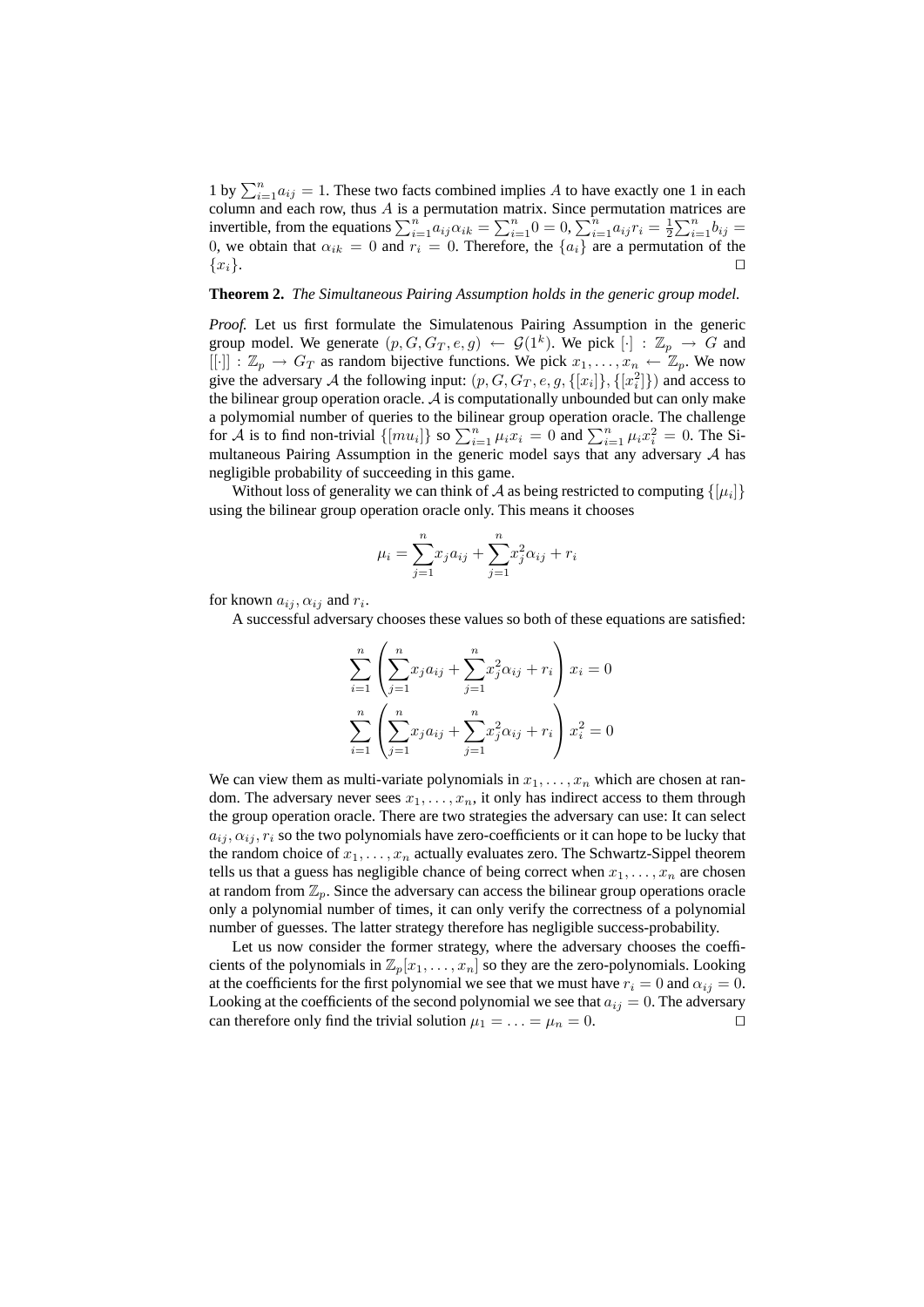# **4 NIZK Argument for Correctness of a Shuffle**

We will now present an NIZK argument for correctness of a shuffle of BBS ciphertexts. The common reference string contains  $2n$  elements  $\{g_i := g^{x_i}\}\$  and  $\{\gamma_i := g^{x_i^2}\}\$  for random  $x_1, \ldots, x_n \in \mathbb{Z}_p$ . The statement contains a public key  $(f, h)$  and a set of n input ciphertexts  $\{(u_i, v_i, w_i)\}$  and a set of output ciphertexts  $\{(U_i, V_i, W_i)\}$  that may be a shuffle of the input ciphertexts.

The first part of the NIZK argument consists of setting up pairing product equations that can only be satisfied if indeed we are dealing with a shuffle. The prover will use a set of variables  $\{a_i\}$  and  $\{b_i\}$  in these pairing product equations. She will set up a Permutation Pairing Problem over these variables to guarantee that  $\{(a_i, b_i)\}\$ are a permutation of  $\{(g_i, \gamma_i)\}.$ 

Assume now that  $\{(a_i, b_i)\}\$  are a permutation of  $\{(g_i, \gamma_i)\}\$ . Let  $\{m_i\}$  be the plaintexts of  $\{(u_i, v_i, w_i)\}$  and  $\{M_i\}$  be the plaintexts of  $\{(U_i, V_i, W_i)\}$ . The prover also sets up equations such that  $\prod_{i=1}^{n} e(a_i, M_i) = \prod_{i=1}^{n} e(g_i, m_i)$  and  $\prod_{i=1}^{n} e(b_i, M_i) =$  $\prod_{i=1}^{n} e(\gamma_i, m_i)$ . Since  $\{(a_i, b_i)\}\$  are a permutation of  $\{(g_i, \gamma_i)\}\)$ , then there exists a permutation  $\pi \in S_n$  so

$$
\prod_{i=1}^{n} e(g_i, M_{\pi^{-1}(i)} m_i^{-1}) = 1 \quad \wedge \quad \prod_{i=1}^{n} e(\gamma_i, M_{\pi^{-1}(i)} m_i^{-1}) = 1.
$$

This is a Simultaneous Pairing Problem, and assuming the hardness of this problem we will have  $M_{\pi^{-1}(i)} = m_i$  for all *i*.

To give further intuition of the construction, consider a naïve protocol where the prover sends the permutation directly to the verifier. Denote  $a_i := g_{\pi(i)}$  and  $b_i := \gamma_{\pi(i)}$ . With  $U_i = u_{\pi(i)} f^{S_i}$ ,  $V_i = v_{\pi(i)} h^{T_i}$ ,  $W_i = w_{\pi(i)} g^{S_i + T_i}$  we have:

$$
\prod_{i=1}^{n} e(a_i, u_{\pi(i)} f^{S_i}) = e(\prod_{i=1}^{n} a_i^{S_i}, f) \prod_{i=1}^{n} e(g_{\pi(i)}, u_{\pi(i)}) = e(c_u, f) \prod_{i=1}^{n} e(g_i, u_i)
$$
\n
$$
\prod_{i=1}^{n} e(a_i, v_{\pi(i)} h^{T_i}) = e(\prod_{i=1}^{n} a_i^{S_i}, h) \prod_{i=1}^{n} e(g_{\pi(i)}, v_{\pi(i)}) = e(c_v, h) \prod_{i=1}^{n} e(g_i, v_i)
$$
\n
$$
\prod_{i=1}^{n} e(a_i, w_{\pi(i)} g^{S_i + T_i}) = e(\prod_{i=1}^{n} a_i^{S_i}, g) \prod_{i=1}^{n} e(g_{\pi(i)}, w_{\pi(i)}) = e(c_w, g) \prod_{i=1}^{n} e(g_i, w_i),
$$

where  $c_u = \prod_{i=1}^n a_i^{S_i}$ ,  $c_v = \prod_{i=1}^n a_i^{T_i}$  and  $c_w = \prod_{i=1}^n a_i^{S_i+T_i}$ . By construction,  $c_w$  $c_u c_v$ . In addition, we may look at the equations by pairing the  $\{b_i\}$  with the  $U_i, V_i$ , and  $W_i$ . From this we obtain another three equations, and we define new elements  $c'_u = \prod_{i=1}^n b_i^{S_i}$ ,  $c'_v = \prod_{i=1}^n b_i^{T_i}$ ,  $c'_w = c'_u c'_v$ . In total we have six equations:

$$
\begin{array}{ll}\n\prod_{i=1}^{n} e(a_i, U_i) = e(c_u, f)\prod_{i=1}^{n} e(g_i, u_i) & \prod_{i=1}^{n} e(b_i, U_i) = e(c'_u, f)\prod_{i=1}^{n} e(\gamma_i, u_i) \\
\prod_{i=1}^{n} e(a_i, V_i) = e(c_v, h)\prod_{i=1}^{n} e(g_i, v_i) & \prod_{i=1}^{n} e(b_i, V_i) = e(c'_v, h)\prod_{i=1}^{n} e(\gamma_i, v_i) \\
\prod_{i=1}^{n} e(a_i, W_i) = e(c_u c_v, g)\prod_{i=1}^{n} e(g_i, w_i) & \prod_{i=1}^{n} e(b_i, W_i) = e(c'_u c'_v, g)\prod_{i=1}^{n} e(\gamma_i, w_i)\n\end{array}
$$

A naïve non-interactive argument would be to let the prover sends  $\pi, c_u, c_v, c'_u, c'_v$  to the verifier. The verifier can check the six above equations himself for the verification step.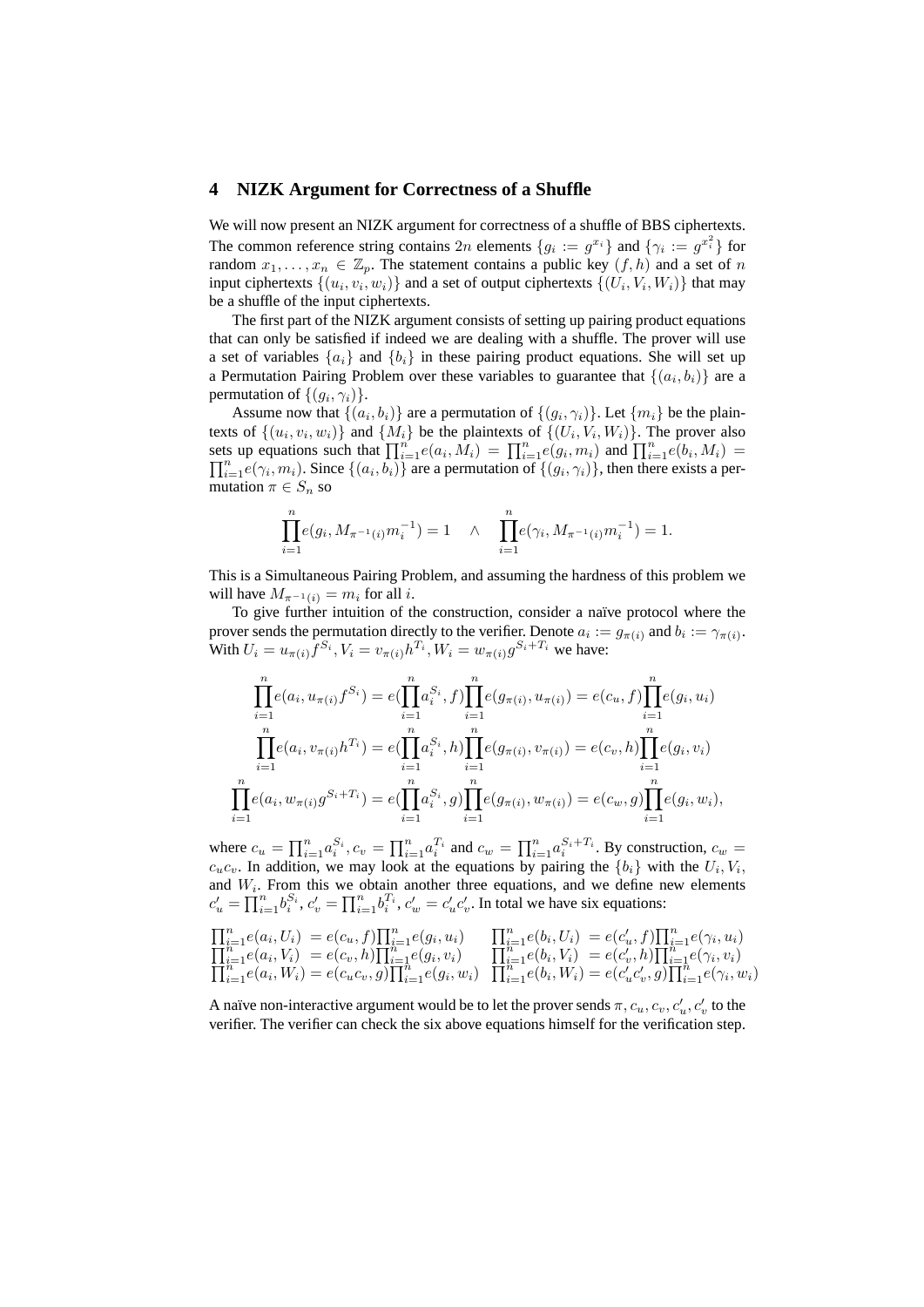The naive protocol described is complete by observation. We also have the following lemma:

#### **Lemma 1.** *The naïve protocol is*  $R_{\rm co}$ -sound.

*Proof.* The idea behind  $R_{\rm co}$ -soundness is to look at the underlying messages. If a dishonest prover were to convince a verifier with a non-shuffle as well as produce a witness (decryption key)  $w_{\text{co}} = (x, y)$ , we can "decrypt" the equations checked by the verifier. Namely, if we let  $m_i = u_i^{-1/x} v_i^{-1/y} w_i$  and  $M_i = U_i^{-1/x} V_i^{-1/y} W_i$ , then by applying the same algebraic manipulations to the equations, we obtain:

$$
\left[\prod_{i=1}^{n} e(a_i, U_i)\right]^{-1/x} \cdot \left[\prod_{i=1}^{n} e(a_i, V_i)\right]^{-1/y} \cdot \left[\prod_{i=1}^{n} e(a_i, W_i)\right]
$$
  
=  $\left[e(c_u, f)\prod_{i=1}^{n} e(g_i, u_i)\right]^{-1/x} \cdot \left[e(c_v, h)\prod_{i=1}^{n} e(g_i, v_i)\right]^{-1/y} \cdot \left[e(c_u c_v, g)\prod_{i=1}^{n} e(g_i, w_i)\right].$ 

This gives us  $\prod_{i=1}^{n} e(a_i, M_i) = e(c_u^{-1}, g)e(c_v^{-1}, g)e(c_u c_v, g)\prod_{i=1}^{n} e(g_i, m_i) =$  $\prod_{i=1}^n e(g_i, m_i)$ .

In a similar way we can show that  $\prod_{i=1}^{n} e(b_i, M_i) = \prod_{i=1}^{n} e(\gamma_i, m_i)$ . Observe that the equations may be rearranged to be  $\prod_{i=1}^{n} e(\mu_i, g_i) = 1$  and  $\prod_{i=1}^{n} e(\mu_i, \gamma_i) = 1$ where  $\mu_i = m_i/M_{\pi^{-1}(i)}$ . By the Simultaneous Pairing Assumption, it it is infeasible for the prover to find non-trivial  $\mu_i$  satisfying these two equations and thus we reach a  $\Box$ contradiction.  $\Box$ 

The downfall of the naïve protocol is that it completely reveals the permutation. In the actual NIZK argument, we will instead argue that there exist elements  $\{a_i\}$  and  $\{b_i\}$ that satisfy the equations above rather than revealing them directly. We accomplish this by making a GS proof for the set of pairing product equations given earlier. Our NIZK argument is described in Figure 1.

**Theorem 3.** *The protocol in Figure 1 is a non-interactive perfectly complete, computationally* Rco*-sound, perfect zero-knowledge argument of a correct shuffle of BBS ciphertexts under the Decisional Linear Assumption, Permutation Pairing Assumption, and Simultaneous Pairing Assumption.*

*Proof.* As we see in the protocol, the prover can generate the witness for the GS proof herself. Perfect completeness follows from the perfect completeness of the GS proofs.

We will now prove that we have perfect zero-knowledge. The simulator  $S =$  $(S_1, S_2)$  will generate a transcript as described in Figure 2. By construction, the common reference strings are generated in the same way. The only difference between a real proof and a simulated proof is the witness given to the GS proof. By the perfect witness-indistinguishability of the GS proof, real proofs and simulated proofs are perfectly indistinguishable.

It remains to prove that we have computational  $R_{\rm co}$ -soundness. The adversary is trying to output a public key  $(f, h)$  and a non-shuffle of n input ciphertexts and n output ciphertexts, a convincing NIZK argument  $\psi$  of it being a shuffle, and a decryption key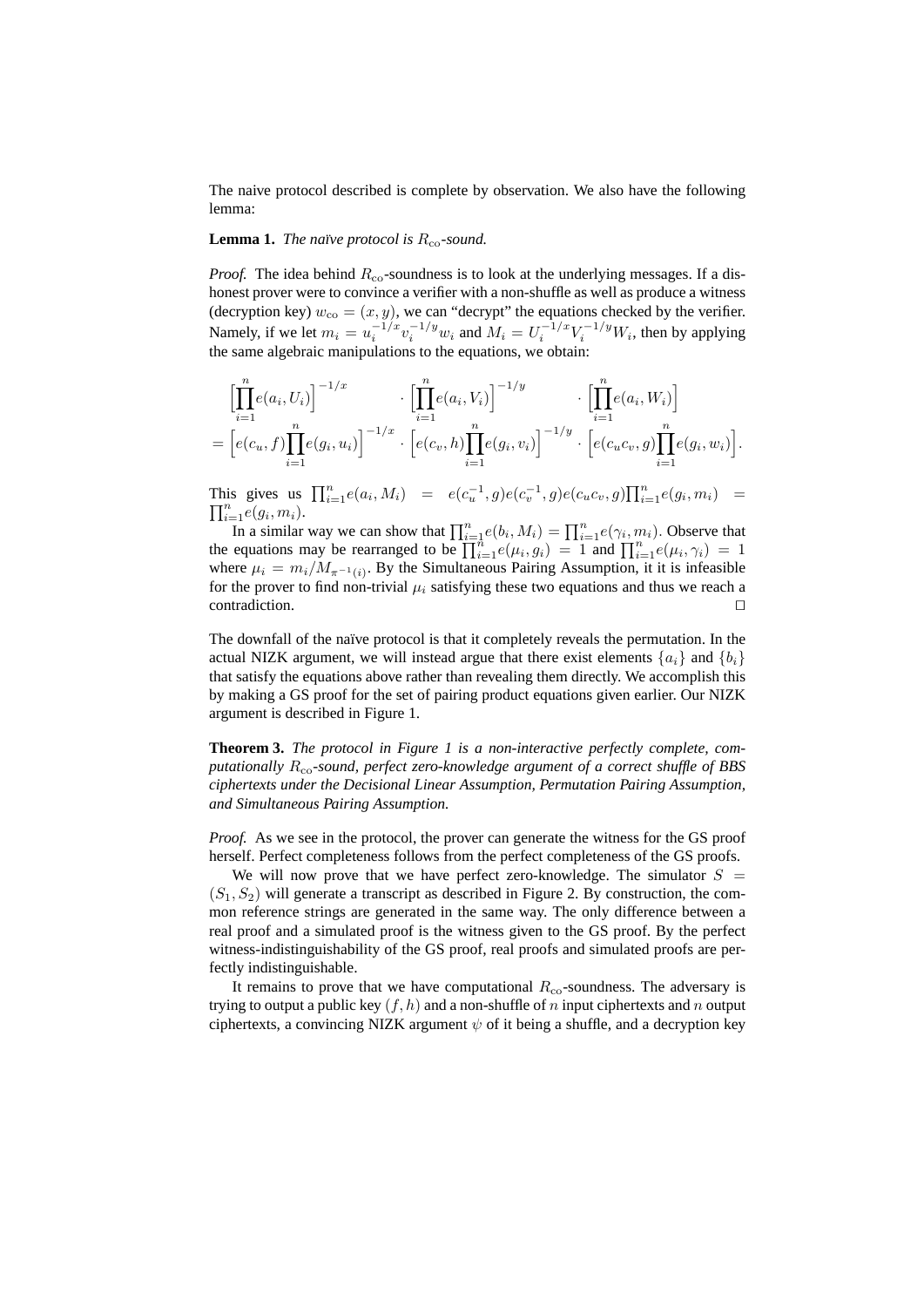**Setup:** Generate a bilinear group  $gk := (p, G, G_T, e, g) \leftarrow \mathcal{G}(1^k)$ . **Common reference string:** Generate a perfectly hiding common reference string  $(\sigma_{\text{hiding}}, \tau_{\text{trapdoor}}) \leftarrow K_{\text{hiding}}(p, G, G_T, e, g)$  to get perfectly witness-indistinguishable GS proofs. Pick random  $x_1, \ldots, x_n \leftarrow \mathbb{Z}_p$  and compute  $\forall i: g_i:=g^{x_i}, \gamma_i:=g^{x_i^2}.$ The common reference string is  $\sigma := (\sigma_{\text{hiding}}, \{g_i\}, \{\gamma_i\}).$ **Shuffle statement:** Public key  $(f, h)$  for the BBS cryptosystem. Input ciphertexts  $\{(u_i, v_i, w_i)\}\$ and output ciphertexts  $\{(U_i, V_i, W_i)\}\$ . **Prover's input:** Permutation  $\pi \in S_n$  and randomizers  $\{(S_i, T_i)\}\)$  so  $U_i = u_{\pi(i)} f^{S_i}$  ,  $V_i = v_{\pi(i)} h^{T_i}$  and  $W_i = w_{\pi(i)} g^{S_i + T_i}$  for all  $i$ . **Proof:** The prover sets up the following pairing product equations:  $\phi = 1 \bmod p, \quad d_u^{\phi} = 1, \quad d_v^{\phi} = 1, \quad d_w^{\phi} = 1, \quad (d_u')^{\phi} = 1, \quad (d_v')^{\phi} = 1, \quad (d_w')^{\phi} = 1,$  $\prod^n$  $i=1$  $a_i^{\phi} g_i^{-\phi} = 1, \qquad \prod^{n}$  $i=1$  $b_i^{\phi} \gamma_i^{-\phi} = 1, \qquad (\forall i) \ e(a_i, a_i) = e(g, b_i)$  $e(d_u, g) \prod e(a_i, U_i) = e(c_u, f) \prod e(g_i, u_i)$   $e(d'_u, g) \prod e(b_i, U_i) = e(c'_u, f) \prod e(\gamma_i, u_i)$  $e(d_v, g) \prod e(a_i, V_i) = e(c_v, h) \prod e(g_i, v_i)$   $e(d'_v, g) \prod e(b_i, V_i) = e(c'_v, h) \prod e(\gamma_i, v_i)$  $e(d_w, g) \prod e(a_i, W_i) = e(c_u c_v, g) \prod e(g_i, w_i)$  $e(d'_{w}, g) \prod e(b_{i}, W_{i}) = e(c'_{u}c'_{v}, g) \prod e(\gamma_{i}, w_{i})$ A witness for satisfiability of the equations can be computed as:  $\phi := 1, \quad c_u := \prod^n$  $i=1$  $a_i^{S_i}, \qquad c_v := \prod^n$  $i=1$  $a_i^{T_i}, \qquad c_u' := \prod^n$  $i=1$  $b_i^{S_i}, \qquad c_v' := \prod^n$  $i=1$  $b_i^{T_i},$  $\forall i: a_i := g_{\pi(i)}, \qquad b_i := \gamma_{\pi(i)},$ and setting the remaining variables to 1. The prover generates a GS proof  $\psi$  that there exists an exponent  $\phi \in \mathbb{Z}_p$  and group elements  ${a_i}, {b_i}, {c_u}, {c_v}, {c'_u}, {c'_v}, {d_u}, {d_v}, {d'_u}, {d'_v}, {d'_w}$  that satisfy the equations. **Verification:** The verifier accepts the non-interactive argument if and only if the GS proof  $\psi$  is valid.

**Fig. 1.** NIZK Argument for Correct Shuffle of BBS Ciphertexts

 $(x, y)$ . The relation  $R_{\rm co}$  is a polynomial time decidable relation that tests that  $(x, y)$  is the decryption key for  $(f, h)$  and that indeed we do have a non-shuffle.

We will change the way we construct the common reference string for the NIZK argument. Instead of generating  $\sigma = (\sigma_{\text{hiding}}, \{g_i\}, \{\gamma_i\})$  as in the scheme, we return  $\sigma := (\sigma_{\text{binding}}, \{g_i\}, \{\gamma_i\})$  where  $(\sigma_{\text{binding}}, \xi_{\text{extraction}}) \leftarrow K_{\text{binding}}(p, G, G_T, e, g)$ . By the Decisional Linear Assumption, perfect binding and perfect hiding common reference strings for the GS proofs are computationally indistinguishable, so the adversary's success probability only changes negligibly.

The commitment with trivial randomness is now a perfectly binding commitment to the exponent  $\phi = 1$ . The GS proof is a perfect proof of knowledge of variables  $c_u, c_v, c'_u, c'_v, d_u, d_v, d_w, d'_u, d'_v, d'_w, \{a_i\}, \{b_i\}$  satisfying the equations, which can be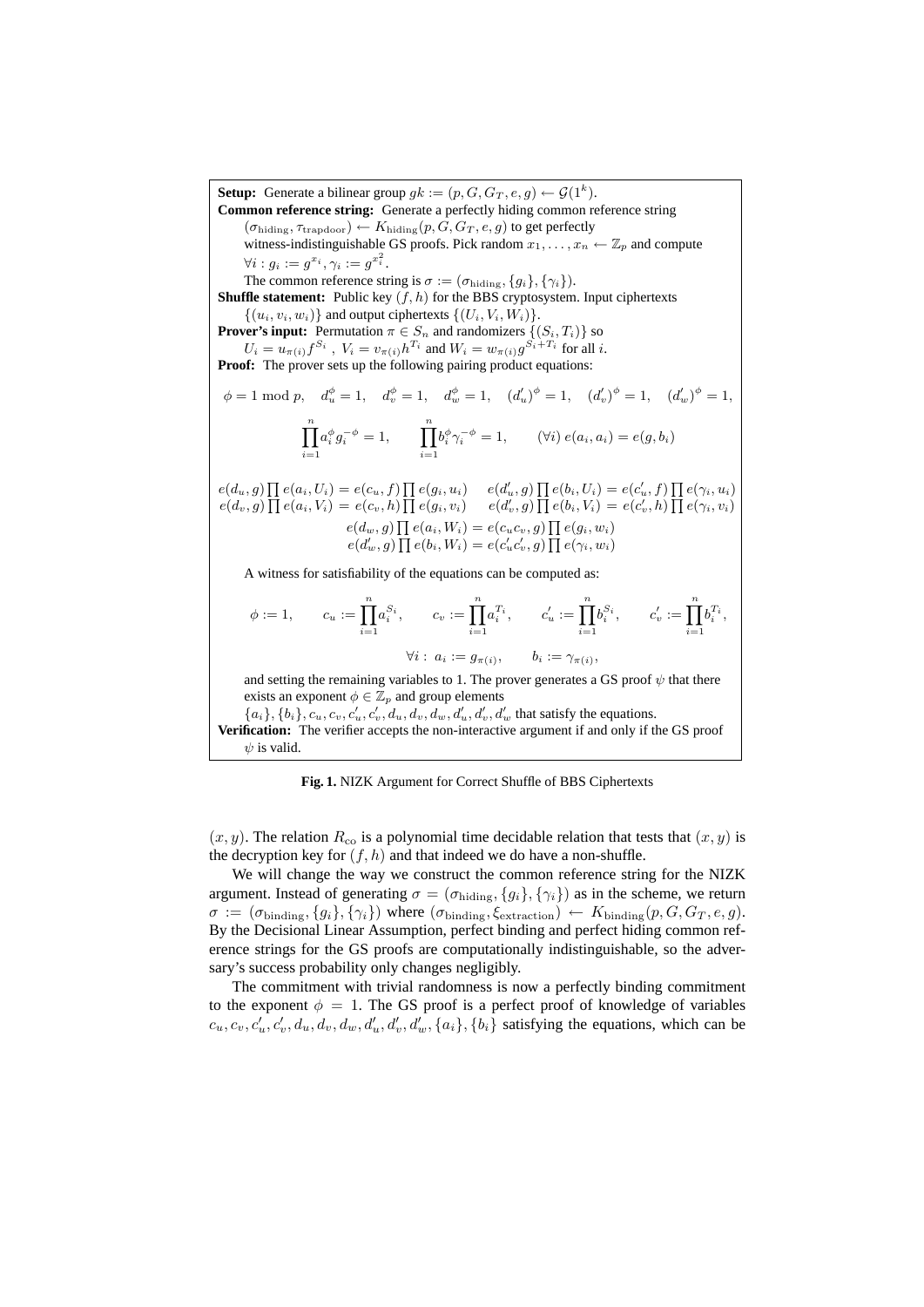extracted using  $\xi_{\text{extraction}}$ . Since  $\phi = 1$ , the equations demonstrate that  $d_u = d_v =$  $d_w = d'_u = d'_v = d'_w = 1$ . The elements  $\{a_i\}, \{b_i\}$  satisfy a Permutation Pairing problem and the hardness of this problem tells us that with overwhelming probability they are a permutation of  $\{(g_i, \gamma_i)\}\)$ . Lemma 1 now gives us that there is negligible probability of  $c_u, c_v, c'_u, c'_v, \{a_i\}, \{b_i\}$  satisfying the equations and at the same time the input and output ciphertexts not being a shuffle.  $\Box$ 

**Simulated common reference string:** The simulator  $S_1$  runs the common reference string generation protocol. It sets  $\tau := (\tau_{\text{tradoor}}, x_1, \ldots, x_n)$  and outputs  $(\sigma, \tau)$ . **Shuffle statement:** Public key  $(f, h)$  for the BBS cryptosystem. Input ciphertexts  $\{(u_i, v_i, w_i)\}\$ and output ciphertexts  $\{(U_i, V_i, W_i)\}\$ . **Simulator's input:** The simulator  $S_2$  receives the shuffle statement and  $(\sigma, \tau)$ . **Simulated proof:** Create a trapdoor commitment with double opening to  $\phi = 0$  and  $\phi = 1$ . Compute  $d_u := \prod^n$  $i=1$  $u_i^{x_i}, \qquad d_v := \prod^n$  $i=1$  $v_i^{x_i}, \qquad d_w := \prod^n$  $i=1$  $w_i^{x_i},$  $d'_u := \prod^n$  $i=1$  $u_i^{x_i^2}, \qquad d_v' := \prod^n$  $i=1$  $v_i^{x_i^2}, \qquad d_w' := \prod^n$  $i=1$  $w_i^{x_i^2}$ . Set the remaining variables to 1 and create a perfect witness indistinguishable GS proof  $\psi$  that there exists an exponent  $\phi \in \mathbb{Z}_p$  and group elements  ${a_i}, {b_i}, {c_u}, {c_v}, {c'_u}, {c'_v}, {d_u}, {d_v}, {d'_u}, {d'_v}, {d'_w}$  that satisfy the required equations.

**Fig. 2.** Simulated Argument for Correct Shuffle of BBS Ciphertexts

SIZE OF THE NIZK ARGUMENT. To commit to  $\phi = 1$  we can use trivial randomness, so the commitment to  $\phi$  does not have to be included in the proof – the verifier can compute it himself. There are  $2n + 10$  variables in G and it takes 3 group elements for each commitment, so the commitments contribute a total of  $6n + 30$  group elements towards the proof size.

The first 6 equalities cost 9 group elements each for a total of 54 group elements. The next two multi-exponentiation equations cost 9 group elements each for a total of 18 group elements. We then have *n* pairing product equations of the form  $e(a_i, a_i)$  $e(q, b_i)$  which cost a total of 9n group elements. Finally, we have 6 pairing product equations, where one side of the pairings is publicly known and one side is committed. They each cost 3 group elements for a total of 18 group elements.

The total size of the proof is  $15n + 120$  group elements. The size of the common reference string is  $2n + 8$  group elements.<sup>3</sup>

We remark that the cost of shuffling multiple sets of ciphertexts with the same permutation may be amortized to a constant number of group elements. The first set of ciphertexts costs  $15n + 120$  group elements. But we only need to commit to  $a_i, b_i$  and

<sup>&</sup>lt;sup>3</sup> One could wish for a common reference string that has only a constant number of group elements, but currently even all known 3-move zero-knowledge arguments have common reference strings of size  $\Omega(n)$ .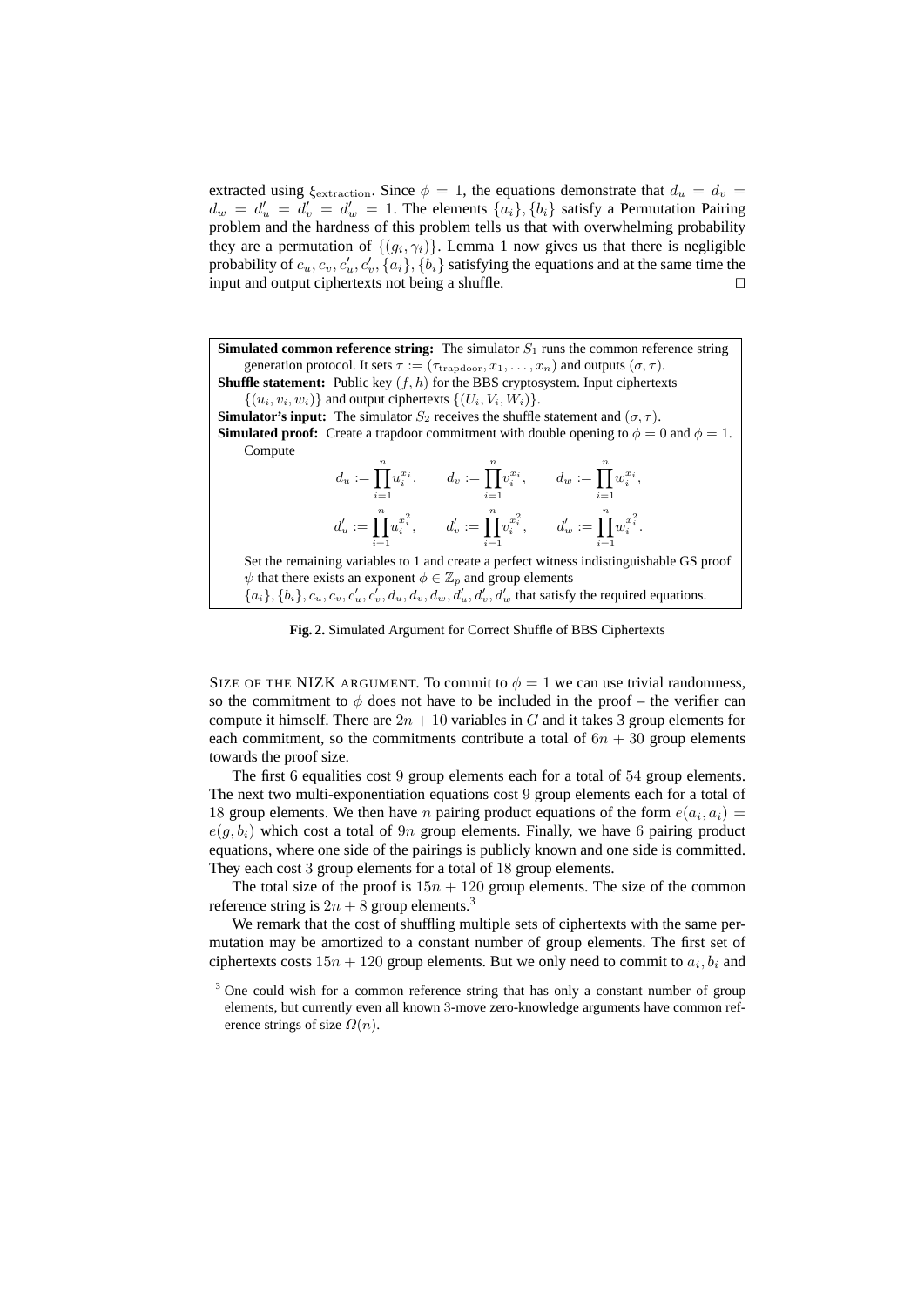prove  $e(a_i, a_i) = e(g, b_i)$  once. Regardless of n, the subsequent shuffles under the same permutation only cost 120 group elements each.

# **5 Remark on Shuffling BGN Ciphertexts**

Another homomorphic cryptosystem over bilinear groups was introduced by Boneh, Goh and Nissim [BGN05]. This cryptosystem is based on the Subgroup Decision Assumption over composite order bilinear groups. The ciphertexts consist of one group element each, so with  $n$  input ciphertexts and  $n$  outputs ciphertexts, the shuffle statement contains 2n group elements and another group elements to describe the public key. The techniques we have presented in this paper can also be used to shuffle BGN ciphertexts. Assuming the Subgroup Decision Assumption holds and assuming suitable variants of the Permutation Pairing and the Simultaneous Pairing Assumptions hold, we can make an NIZK argument for correctness of a shuffle consisting of  $3n + O(1)$ group elements. Since the Subgroup Decision Assumption only holds when factoring the group order is hard, the group elements in this scheme are quite large though.

While this scheme may have applications, we note that there is one subtle issue that one must be careful about. The GS proofs can be instantiated with bilinear groups of composite order where the Subgroup Decision Problem is hard, but they are only secure if the factorization of the composite group is unknown. The decryption key for the cryptosystem is the factorization of the group order. The  $R_{\rm co}$ -soundness of the scheme therefore only holds as long as the adversary does not know the decryption key for the cryptosystem. The NIZK argument is therefore not  $R_{\rm co}$ -sound as defined in this paper, albeit it will satisfy a suitably weakened  $R_{\rm co}$ -soundness definition.

# **References**

- [Abe99] Masayuki Abe. Mix-networks on permutation networks. In *proceedings of ASI-ACRYPT '99*, pages 258–273, 1999.
- [AF07] Masayuki Abe and Serge Fehr. Perfect nizk with adaptive soundness. In *proceedings of TCC '07, LNCS series, volume 4392*, pages 118–136, 2007.
- [AH01] Masayuki Abe and Fumitaka Hoshino. Remarks on mix-network based on permutation networks. In *proceedings of PKC '01, LNCS series, volume 1992*, pages 317–324, 2001.
- [BBP04] Mihir Bellare, Alexandra Boldyreva, and Adriana Palacio. An uninstantiable random-oracle-model scheme for a hybrid encryption problem. In *proceedings of EUROCRYPT '04, LNCS series, volume 3027*, pages 171–188, 2004. Full paper available at http://eprint.iacr.org/2003/077.
- [BBS04] Dan Boneh, Xavier Boyen, and Hovav Shacham. Short group signatures. In *proceedings of CRYPTO '04, LNCS series, volume 3152*, pages 41–55, 2004.
- [BGN05] Dan Boneh, Eu-Jin Goh, and Kobbi Nissim. Evaluating 2-DNF formulas on ciphertexts. In *proceedings of TCC '05, LNCS series, volume 3378*, pages 325–341, 2005.
- [BR93] Mihir Bellare and Phillip Rogaway. Random oracles are practical: A paradigm for designing efficient protocols. In *ACM CCS '93*, pages 62–73, 1993.
- [CGH98] Ran Canetti, Oded Goldreich, and Shai Halevi. The random oracle methodology, revisited. In *proceedings of STOC '98*, pages 209–218, 1998.